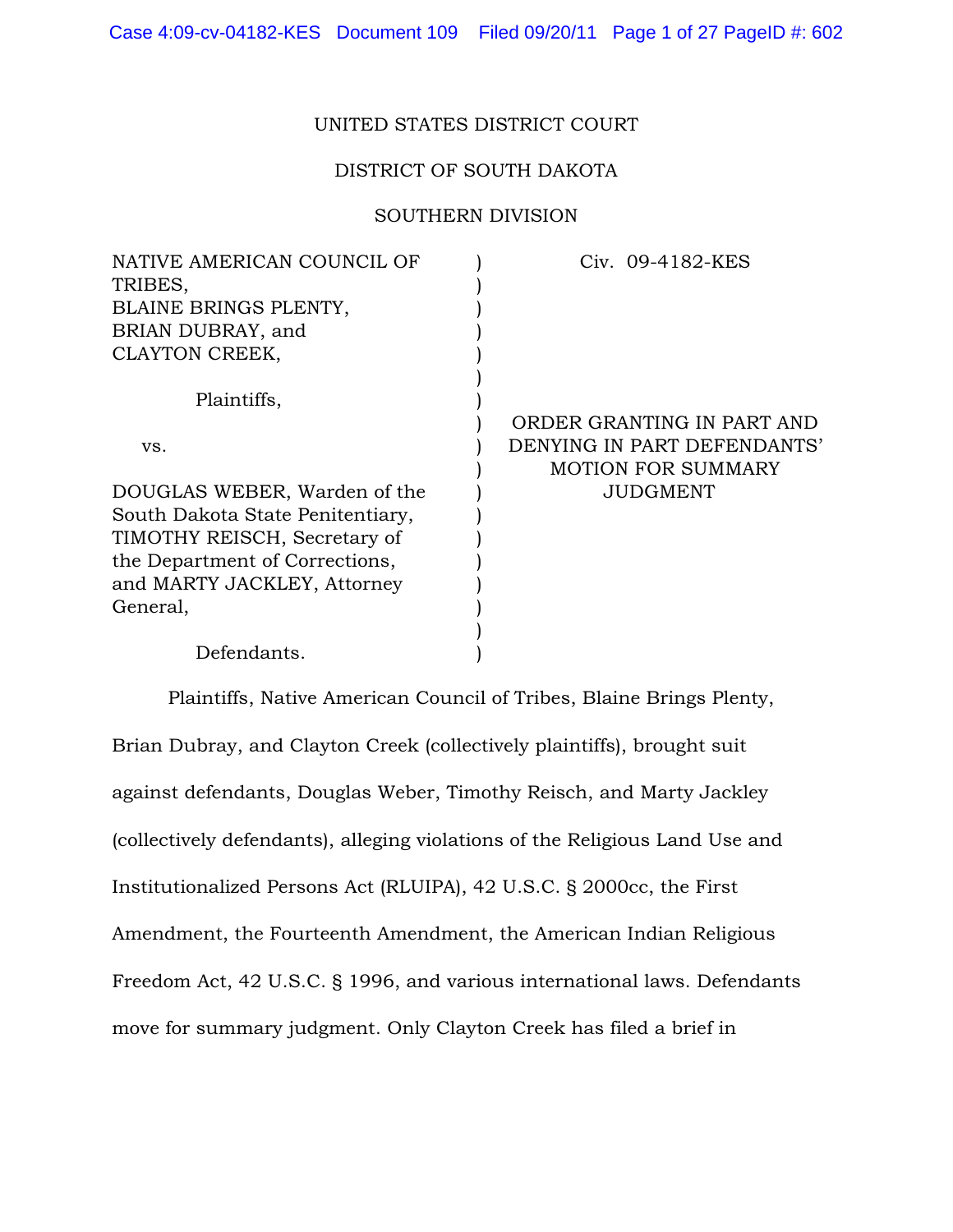opposition to the summary judgment motion. Defendants' motion for summary judgment is granted in part and denied in part.

#### STANDARD OF REVIEW

Federal Rule of Civil Procedure 56(a) provides that "[t]he court shall grant summary judgment if the movant shows that there is no genuine dispute as to any material fact and the movant is entitled to judgment as a matter of law." Only disputes over facts that might affect the outcome of the case will preclude summary judgment. *Anderson v. Liberty Lobby, Inc.*, 477 U.S. 242, 248 (1986). Summary judgment is inappropriate if a dispute about a material fact is genuine, that is, if the evidence is such that a reasonable jury could return a verdict for the nonmoving party. *Id.* 

The moving party bears the burden of bringing forward sufficient evidence to establish that there are no genuine issues of material fact. *Celotex Corp. v. Catrett*, 477 U.S. 317, 322 (1986). The court views the facts "in the light most favorable to the party opposing the motion." *Matsushita Elec. Indus. Co. v. Zenith Radio Corp.*, 475 U.S. 574, 586 (1986) (internal citation omitted). The nonmoving party also receives "the benefit of all reasonable inferences to be drawn from the underlying facts" in the record. *Vette Co. v. Aetna Cas. & Sur. Co.*, 612 F.2d 1076, 1077 (8th Cir. 1980) (citing *Adickes v. S.H. Kress & Co.*, 398 U.S. 144, 158-59 (1970)).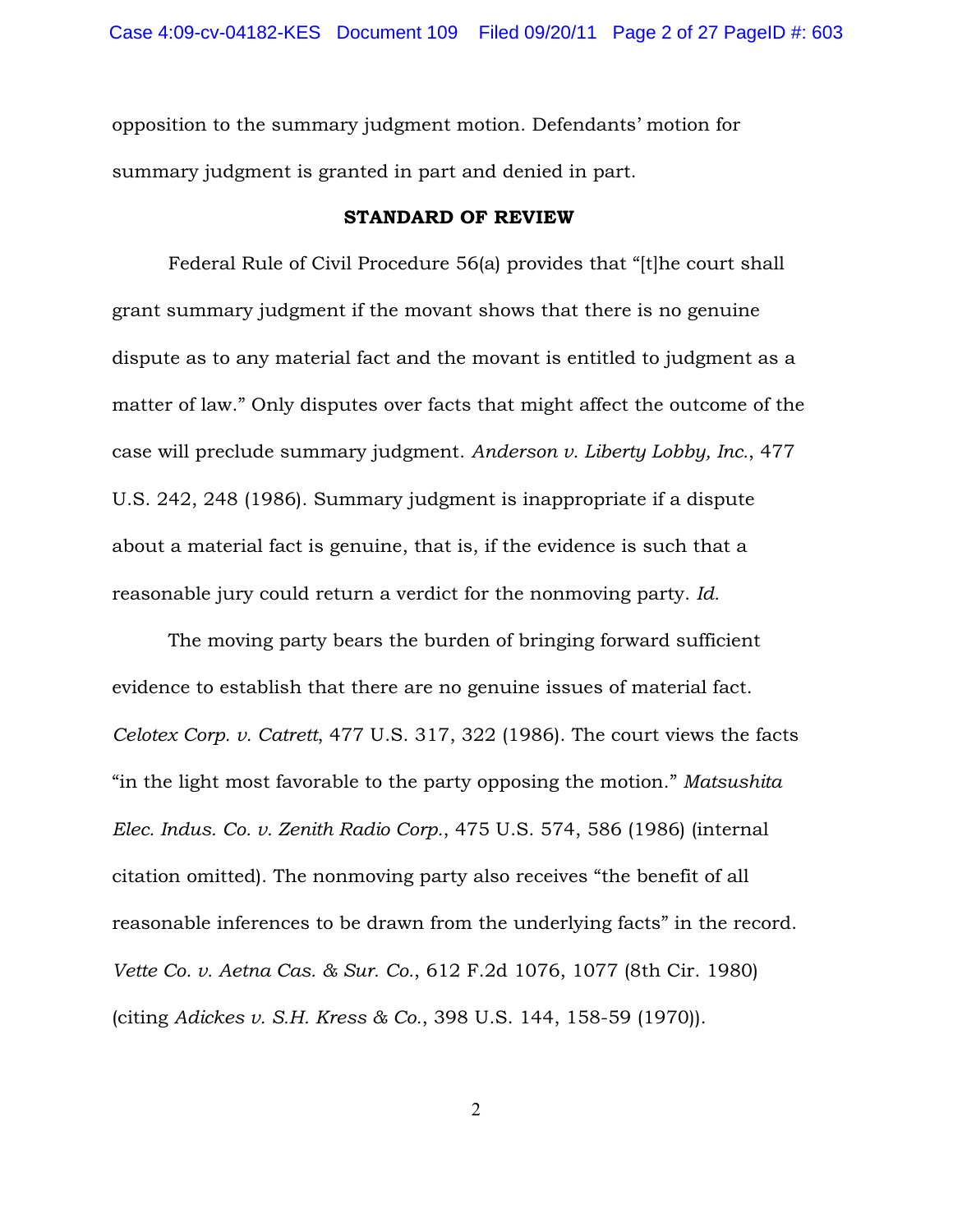#### BACKGROUND

The pertinent facts to this order, in the light most favorable to plaintiffs, the nonmoving party, are as follows:

Plaintiffs are Native American inmates at penal institutions managed by the South Dakota Department of Corrections (DOC). Plaintiffs use a mixture of tobacco (also known as cunli) and other botanicals, such as cansasa (the inner bark of the red twig dogwood), sage, bitter root, bearberry, lovage, flat cedar, sweet grass, etc., in religious ceremonies, such as pipe, tie, and flag ceremonies.

Before November 19, 1992, defendants allowed smoking on land owned, leased, or occupied by the DOC. But on November 19, 1992, pursuant to Executive Order 92-10, defendants prohibited smoking on all land and buildings owned, leased, or occupied by the DOC. On December 17, 1998, Weber announced a new policy that banned tobacco for all DOC inmates. In 2000, the DOC and its facilities became completely tobacco free.

Native American inmates who use tobacco for religious ceremonies were exempted from the no tobacco policies. Defendants allowed Native American inmates to continue using tobacco in the tobacco/botanical mixture, but inmates were prohibited from taking any tobacco out of the mixture. Some inmates who participated in the Native American religious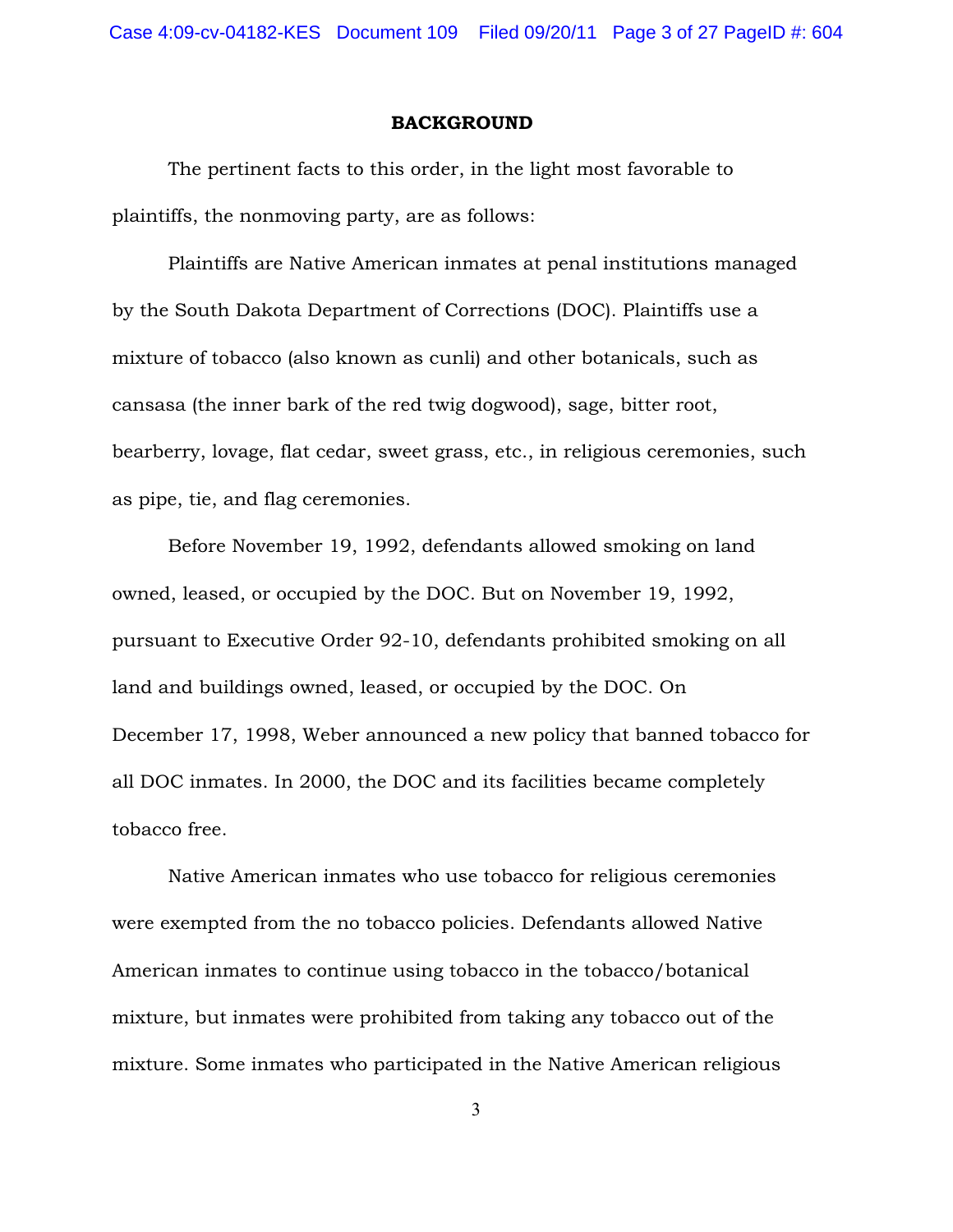ceremonies abused the tobacco policy by separating the tobacco from the tobacco/botanical mixture and selling or bartering the tobacco within the general prison population. To address this misuse of tobacco, defendants decreased the proportion of tobacco in the tobacco/botanical mixture from 50 percent tobacco and 50 percent botanicals to 25 percent tobacco and 75 percent botanicals. Plaintiffs do not argue that the July 2005 change infringed on the exercise of their religious beliefs.

On September 17, 2009, Mary Montoya, a volunteer religious services organizer for the DOC, attended a meeting between Medicine Man Sidney Has No Horses from the Pine Ridge Indian Reservation and Native American inmates. Defendants allege that during the meeting, Has No Horses told the inmates that they should not use commercial tobacco in their pipes. The only documentation from this meeting are Montoya's meeting notes. Docket 81-1 at 11-12.

On September 19, 2009, Has No Horses met with the pipe carriers during a powwow at the South Dakota State Penitentiary. Even though Montoya did not attend that meeting, she recorded varying accounts of what people told her transpired during the meeting. Inmate Leonard Blue Thunder told her that Has No Horses did not back down from his position that commercial tobacco should be removed from the pipes. Brings Plenty explained to her that Has No Horses told them that every inmate should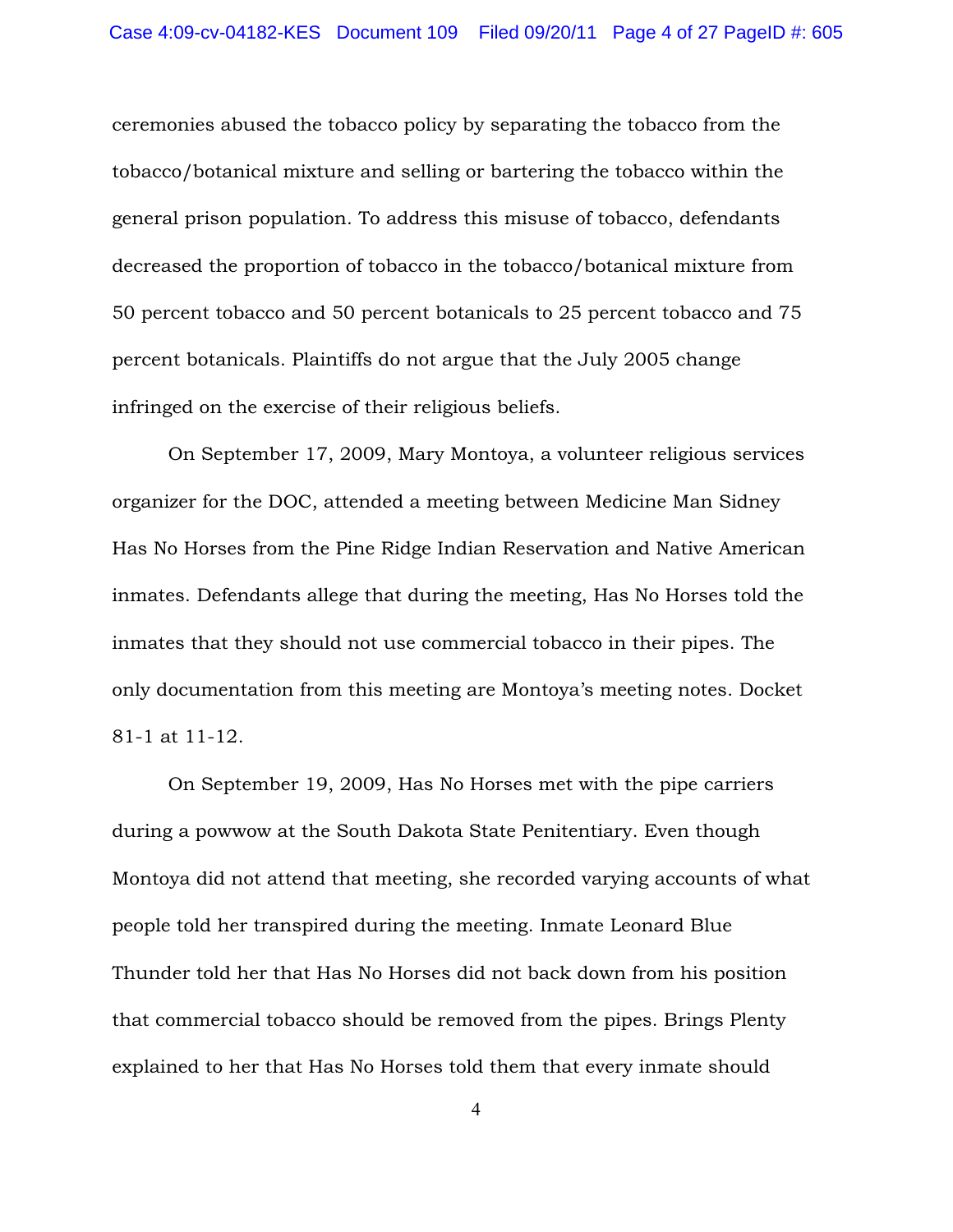make his own choice about what he should smoke in his pipe. Alcohol counselor Willard Dathe told Montoya that the pipe carriers who left the meeting had angry body language. Montoya did not inquire with Has No Horses about what he told the inmates during the meeting. *See* Docket 81-1 at 12 (describing the September 19 meeting).

Montoya's notes also state that "[o]ther medicine men have strongly suggested to the inmates that they quit using cunli," but Has No Horses's discussion "was the first time I heard a medicine man say he was removing it from the prisons." Docket 81-1 at 12. According to Montoya's own notes, however, she, not Has No Horses, removed the tobacco: "To honor Sidney's request that cunli not be used in mixtures, Bud Johnston and I have removed it from the mixture we use for pipe ceremonies at the Minnehaha County Jail on Thursday mornings." Docket 81-1 at 12. According to Montoya's notes from October 1, 2009, at least one Native American inmate from the Yankton Sioux Tribe questioned the removal of tobacco from the pipe mixture. Docket 81-1 at 14.

A letter dated November 10, 2009, from Richard Two Dogs states that he supports "Mr. Roy Stone (Wakan Iyeska) of the Sicangu Nation in his decision to ban all commercial tobacco from all Lakota Ceremonies in the South Dakota penal system. Because of the devastating effects of commercial tobacco to the native american people I stand with Mr. Roy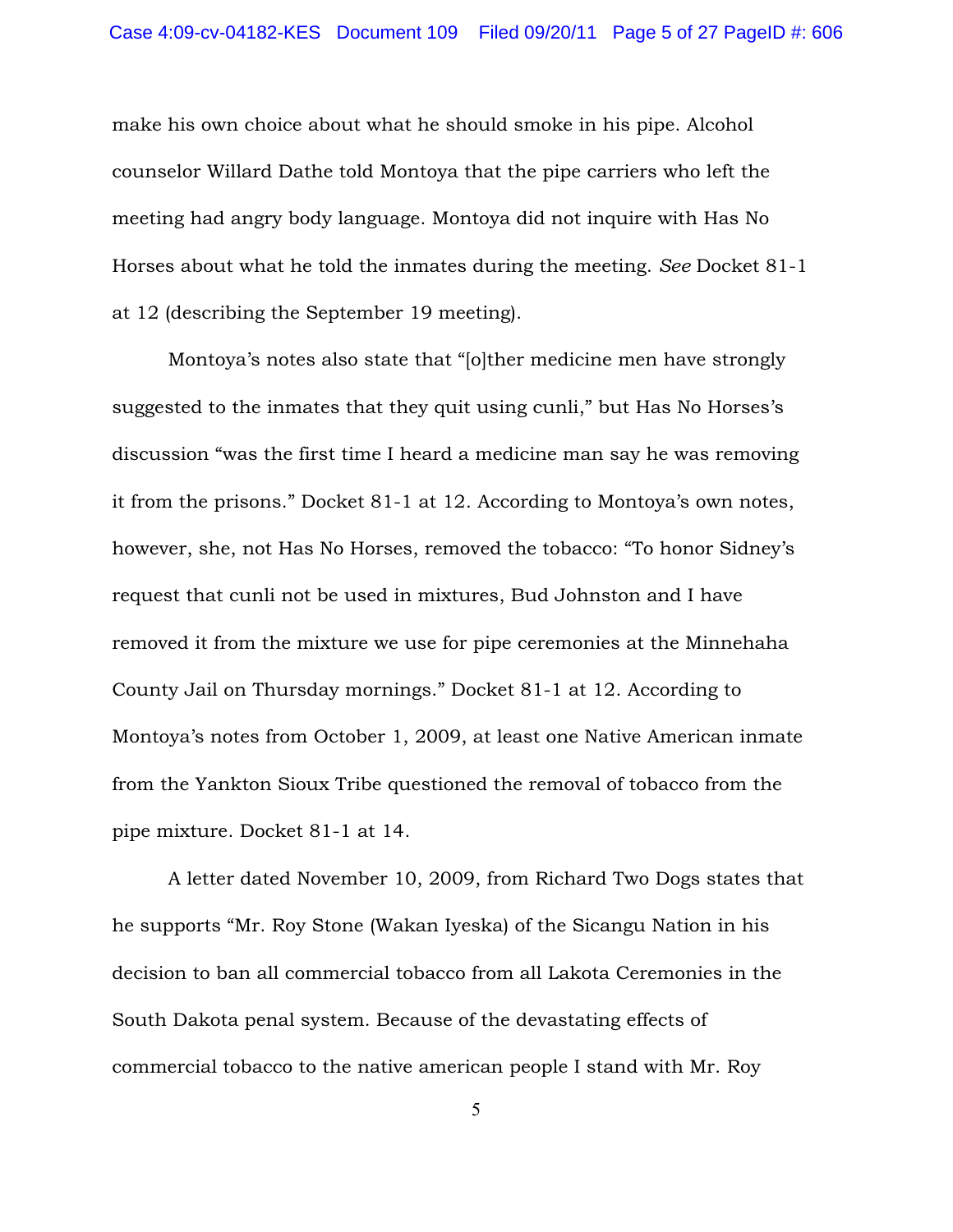Stone." Docket 81-1 at 13. It is unclear from the record who Richard Two Dogs is and whether he is affiliated with the Native American religion.

 Bud Johnston, president of a Native American church in Pipestone, Minnesota, assists Montoya in the pipe ceremonies led at the Minnehaha County Jail. Johnston also supports removing tobacco from the pipe mixture and using a red willow blend and that "[i]nmates who really know about their culture will have no problem with this and the others who just wanted a smoke will just go away." Docket 81-1 at 15.

On October 19, 2009, Jennifer Wagner, the Penitentiary's Cultural Activities Coordinator at the time, sent an email to DOC officials notifying them that tobacco would no longer be allowed in Native American religious ceremonies. She also instructed officials on how to handle complaints: "When inmates come to you to complain, please remind them that we are honoring the request of the respected Medicine Men and are going back to their traditional ways." Docket 81-1 at 19. Attached to Wagner's email was a letter from Weber, which stated that tobacco would be removed from the tobacco/botanical mixture to respect the wishes of the Medicine Men and Spiritual Leaders. Docket 81-1 at 20.

Plaintiffs protest defendants' October 2009 policy and argue that the use of tobacco in their religious ceremonies is a long-standing religious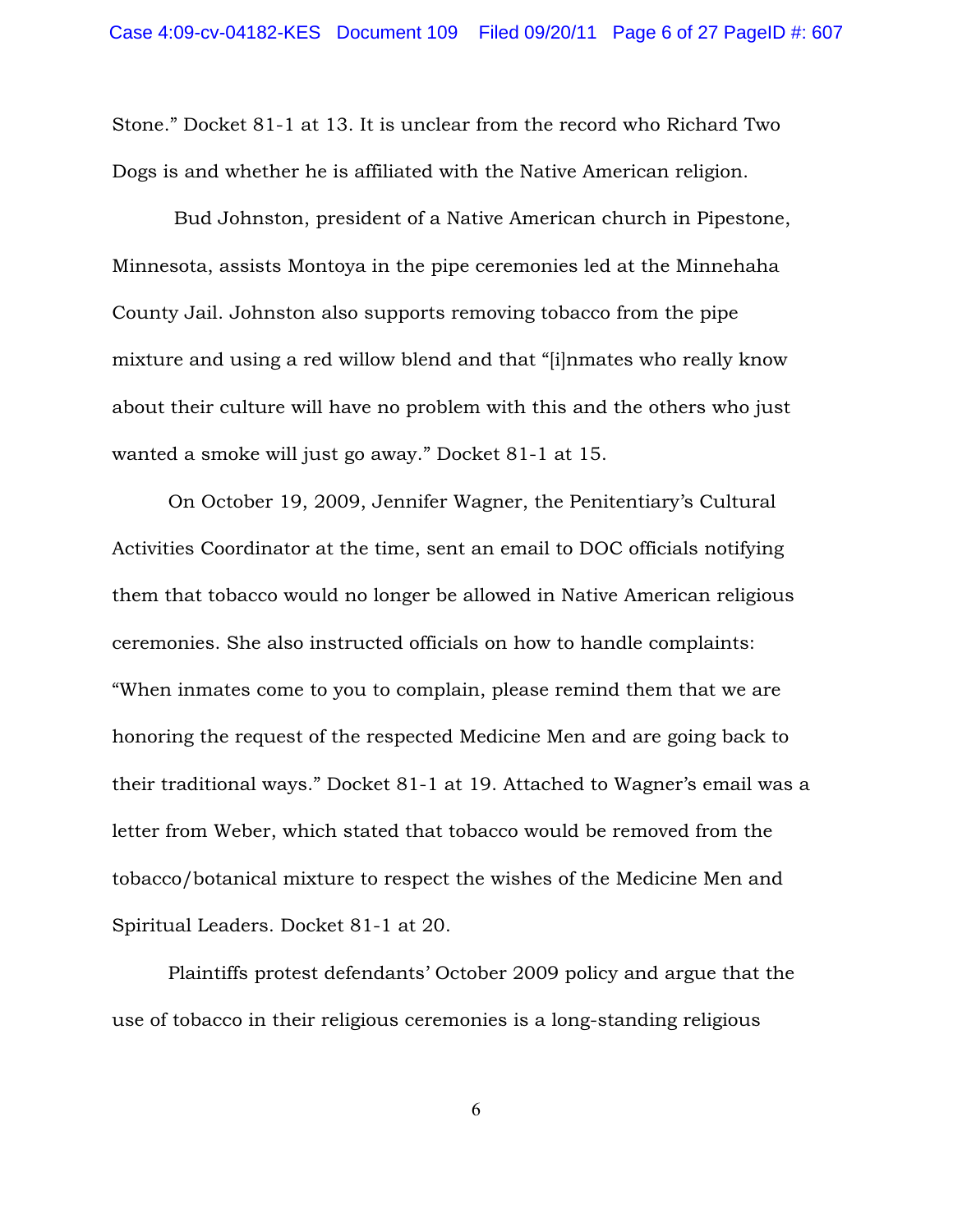tradition. They seek injunctive relief to require defendants to allow them to use tobacco in their religious ceremonies.

## DISCUSSION

## I. Religious Land Use and Institutionalized Persons Act

Plaintiffs allege that defendants violated their rights under RLUIPA.

Section three of RLUIPA protects inmates' religious exercises from undue

government interference:

No government shall impose a substantial burden on the religious exercise of a person residing in or confined to an institution . . . even if the burden results from a rule of general applicability, unless the government demonstrates that imposition of the burden on that person (1) is in furtherance of a compelling governmental interest; and (2) is the least restrictive means of furthering that compelling governmental interest.

42 U.S.C. §§ 2000cc-1(a)(1)-(2). Section three protects inmates' religious exercises "when the substantial burden is imposed in a program or activity that receives Federal financial assistance." 42 U.S.C. § 2000cc-1(b). The parties do not dispute that RLUIPA applies to DOC facilities and South Dakota state governmental officers. *See also Sossamon v. Tex.*, 131 S. Ct. 1651, 1656 (2011) (reasoning that for purposes of § 3, " 'government' includes, *inter alia*, States, counties, municipalities, their instrumentalities and officers, and person acting under color of state law." (citing § 2000cc- $5(4)(A))$ .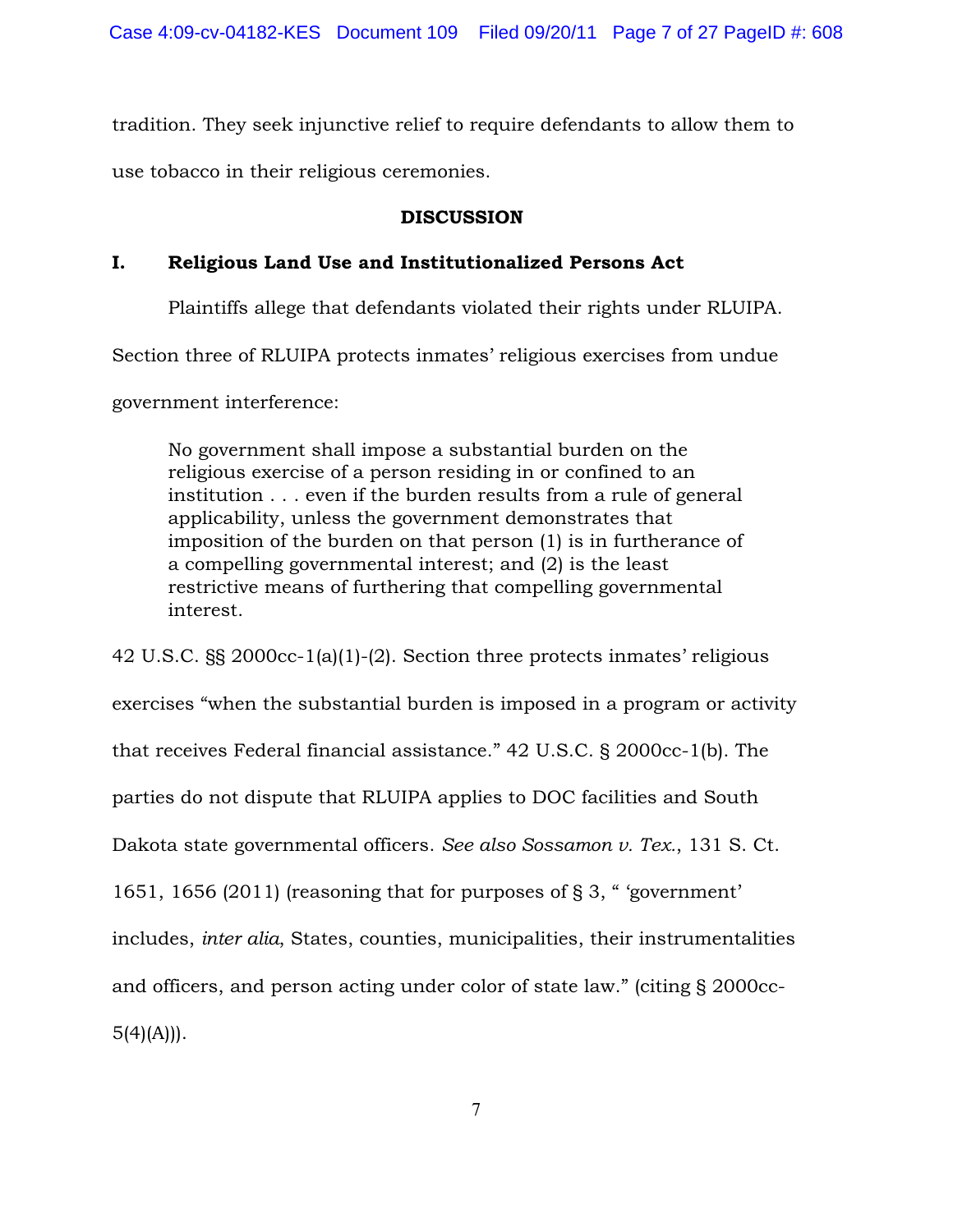"To make out a prima facie RLUIPA claim against a state official, an inmate 'must show, as a threshold matter, that there is a substantial burden on his ability to exercise his religion.' " *Van Wyhe v. Reisch*, 581 F.3d 639, 654 (8th Cir. 2009) (quoting *Singson v. Norris*, 553 F.3d 660, 662 (8th Cir. 2009)). If the inmate meets this prima facie showing, "then the government bears the burden of persuasion on every other element of the claim." *Id.* (citing § 2000cc-2(b)).

## A. Substantial Burden on the Exercise of Religion

The Eighth Circuit Court of Appeals has announced various ways for an inmate to make RLUIPA's threshold showing:

[T]o demonstrate a substantial burden on the exercise of religion, a government policy or action "must significantly inhibit or constrain [religious] conduct or [religious] expression . . . ; must meaningfully curtail a person's ability to express adherence to his or her faith; or must deny a person reasonable opportunities to engage in those activities that are fundamental to a person's religion."

*Van Wyhe*, 581 F.3d at 649 (alterations in original) (quoting *Patel v. United*

*States Bureau of Prisons*, 515 F.3d 807, 813 n.7 (8th Cir. 2008)). RLUIPA

defines "religious exercise" as "including the exercise of religion, whether or

not compelled by, or central to, a system of religious belief." § 2000cc-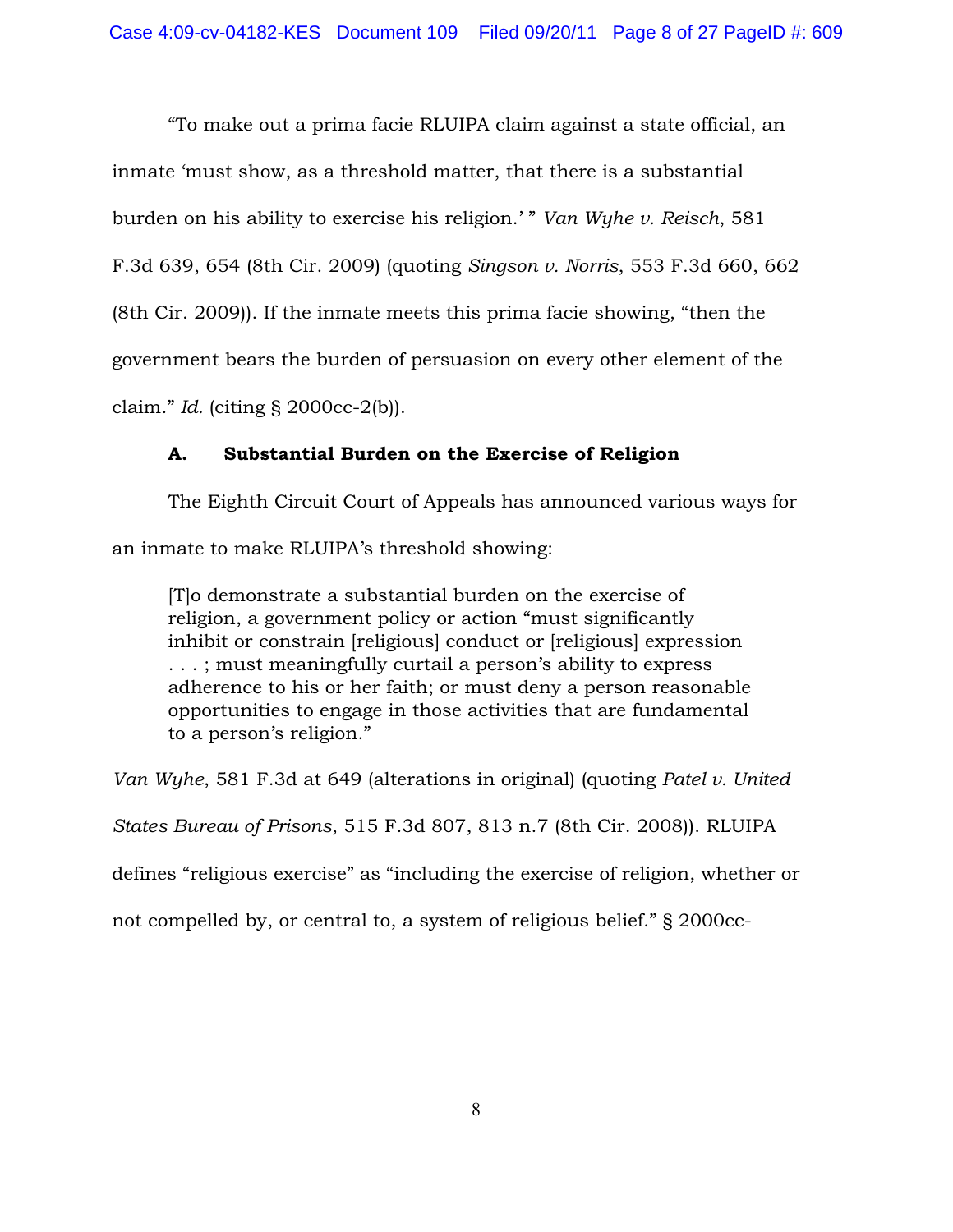5(7)(A); *see also Gladson v. Iowa Dep't of Corr.*, 551 F.3d 825, 832 (8th Cir. 2009) (same). $1$ 

An inmate must present some evidence to show that there is a substantial burden on his ability to exercise his religion. *Patel*, 515 F.3d at 814 (reasoning that the inmate could not meet his threshold showing because he offered only a "single, vague and unsupported statement" and "the record offer[ed] no evidence" regarding the inmate's claims). But whether an inmate "can establish the truth or sincerity of [his] belief is a matter to be decided at trial . . . ." *Van Wyhe*, 581 F.3d at 656. If an inmate asserts beliefs or aspects of his faith that may be substantially burdened by the prison's regulations, a trial is usually warranted. *See, e.g.*, *Murphy*, 372 F.3d at 988 ("Whether Murphy can establish the truth of [his] allegations and the existence of a substantial burden on the exercise of his religion is a matter to be determined by the district court in the first instance following a trial on the merits on this issue.").

<sup>&</sup>lt;sup>1</sup> Defendants, citing *Murphy v. Missouri Department of Corrections*, 372 F.3d 979 (8th Cir. 2004), argue that plaintiffs must show that defendants' policy substantially burdens a central tenet of their religious beliefs. Docket 86 at 6 (citing *Murphy*, 372 F.3d at 988 (reasoning that "government policy or actions must significantly inhibit or constrain conduct or expression that manifests some central tenet of a [person's] individual [religious] beliefs . . . ." (alterations in original) (citations omitted))). But the Eighth Circuit has abrogated the "central tenet" portion of the test and extended the test to "religious practices that are not 'compelled by, or central to' a certain belief system." *Van Wyhe*, 581 F.3d at 649 (quoting *Patel*, 515 F.3d at 813 n.7).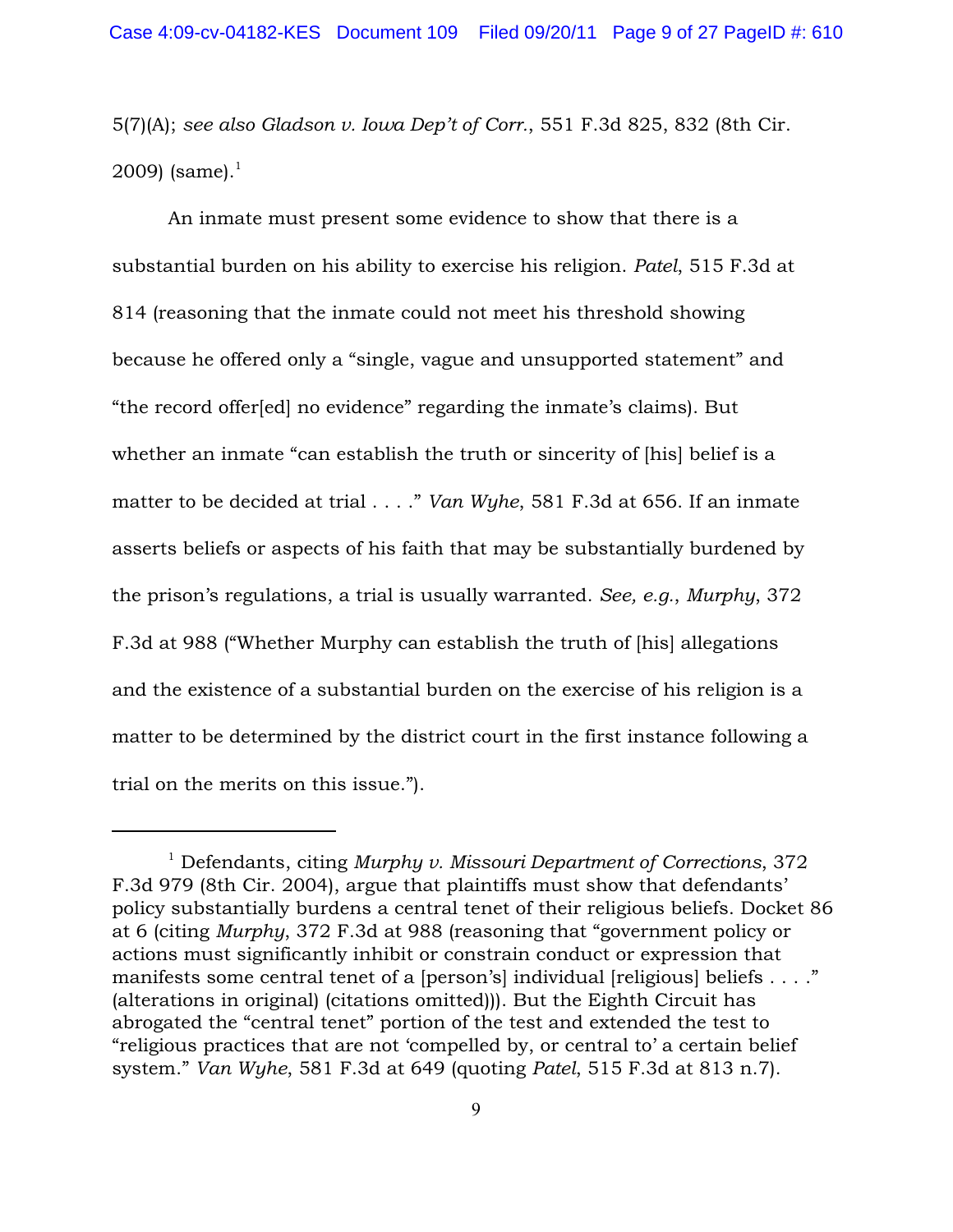The parties present two varying accounts of plaintiffs' religious beliefs. Plaintiffs argue that tobacco has been "natural and central to their religious ceremonies since time immemorial . . . ." Docket 102 at 3. Plaintiffs argue that defendants, without consulting plaintiffs, took tobacco away from their religious ceremonies. Docket 102 at 6.

Defendants argue that tobacco is not a part of plaintiffs' religious beliefs. According to Montoya's notes, Medicine Man Has No Horses told inmates during a September 17, 2009, meeting at the Penitentiary that tobacco was not traditionally used in the pipe ceremonies. On September 19, 2009, Has No Horses met with the pipe carriers during a powwow at the Penitentiary and discussed the use of tobacco in religious ceremonies. But Montoya's notes reflect varying accounts of what occurred during the September19 meeting, which she did not attend. Plaintiff Brings Plenty told Montoya that Has No Horses told the inmates that each man should decide for himself what to smoke in his pipe. Contrastingly, inmate Leonard Blue Thunder told Montoya that Has No Horses maintained his position that the inmates should not use tobacco in their pipe mixtures. *See* Docket 81-1 at 12 (describing the various stories relayed by third parties to Montoya about the September 19 meeting). There is no direct evidence from Has No Horses or from the inmates on what transpired at either meeting.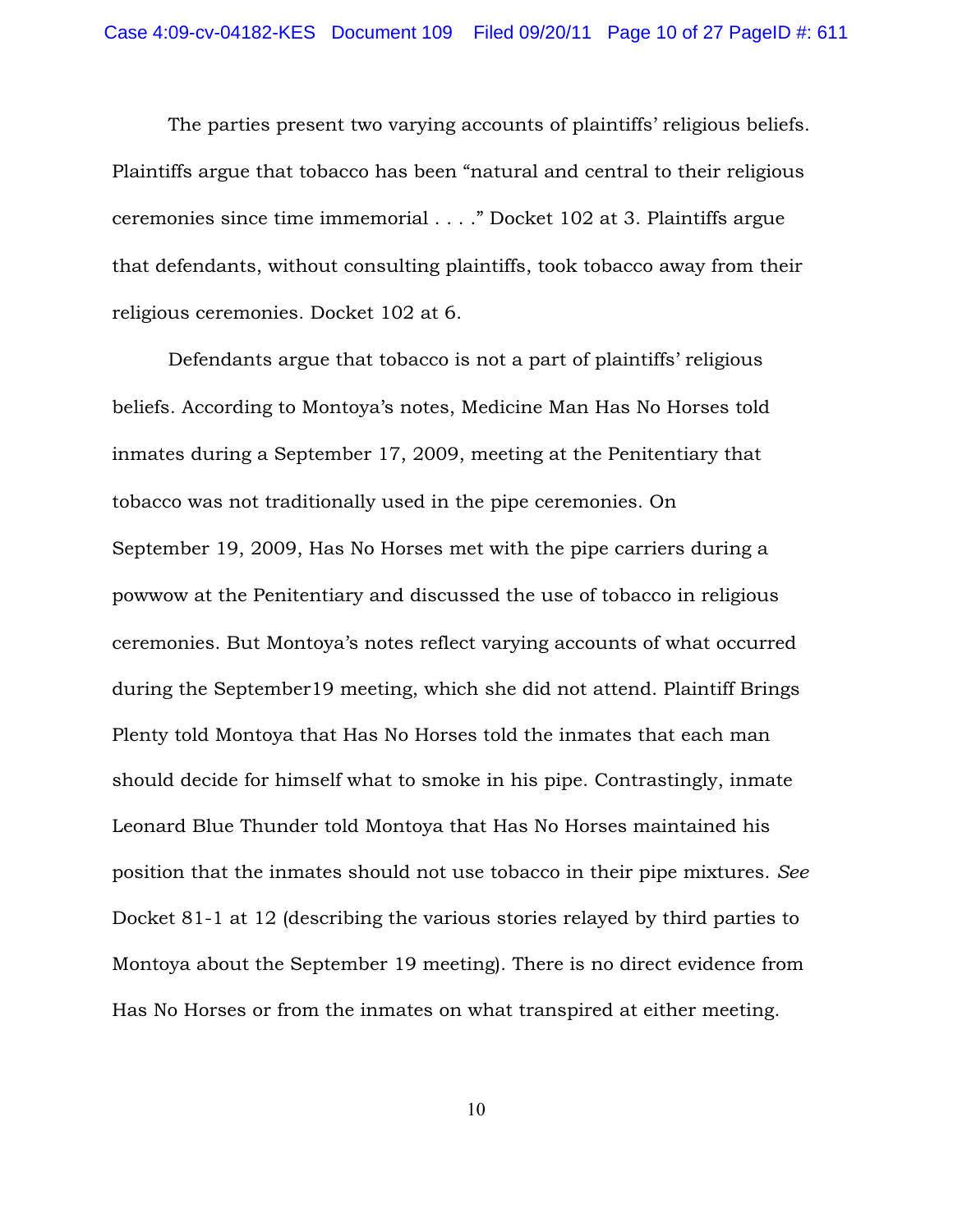Defendants also offer a letter dated November 10, 2009, from Richard Two Dogs stating that he supports "Mr. Roy Stone (Wakan Iyeska) of the Sicangu Nation in his decision to ban all commercial tobacco from all Lakota Ceremonies in the South Dakota penal system." Docket 81-1 at 13. It is unclear from the record who Richard Two Dogs is, whether he is affiliated with the Native American religion, and, if he is affiliated with the Native American religion, whether his personal beliefs can be compared to plaintiffs' beliefs. Bud Johnston, who leads Native American religious ceremonies at the Jail, also supports removing tobacco from the pipe mixture. It is unclear whether Johnston also advocates for the removal of tobacco from the tie and flag ceremonies.

Defendants' evidence, the majority of which is from prison officials and volunteers, does not conclusively establish that tobacco has never been a part of Native American religious ceremonies. Defendants' evidence also does not indicate that the medicine men who allegedly told prison officials that tobacco is not traditional to the religious ceremonies represent plaintiffs' individual religious traditions. Just because the medicine men and plaintiffs are Native American does not mean that plaintiffs and the medicine men hold identical religious beliefs. "Interfaith differences . . . are not uncommon among followers of a particular creed, and the judicial process is singularly ill equipped to resolve such differences . . . ." *Thomas v.*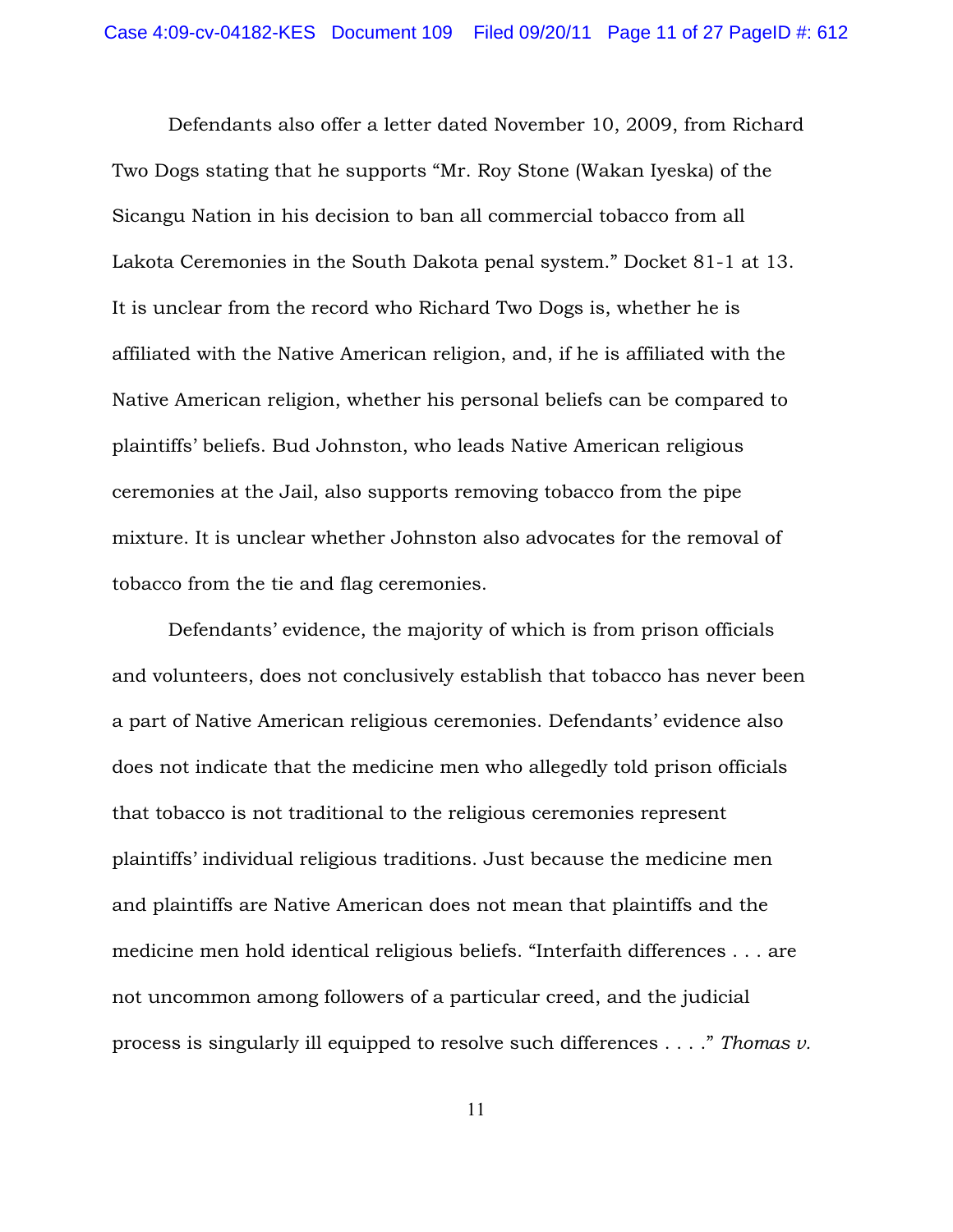*Review Bd. of Ind. Emp't Sec. Div.*, 450 U.S. 707, 715 (1981); *cf. Frazee v. Ill Dep't of Emp't Sec.*, 489 U.S. 829, 834 (1989) ("[W]e reject the notion that to claim the protection of the Free Exercise Clause, one must be responding to the commands of a particular religious organization."). "[N]o 'doctrinal justification' is required to support the religious practice allegedly infringed." *Gladson*, 551 F.3d at 833. An inmate's beliefs need "not fit squarely with the orthodoxy" of an established religion to be entitled to protection. *Love v. Reed*, 216 F.3d 682, 689 (8th Cir. 2000) (citing *Thomas*, 450 U.S. at 715- 16).

While plaintiffs could have provided more analysis on the role of tobacco in their religious ceremonies, particularly the pipe, tie, and flag ceremonies, plaintiffs have alleged that tobacco is a natural and longstanding part of their religious exercise. Consequently, the truth and sincerity of plaintiffs' religious exercise is at issue, and this issue should be determined by a jury. If the jury finds that plaintiffs' asserted religious exercise involves the use of tobacco, then defendants' October 2009 policy banning all tobacco from religious ceremonies could be a substantial burden on that religious exercise. Thus, summary judgment is denied on plaintiffs' RLUIPA claim.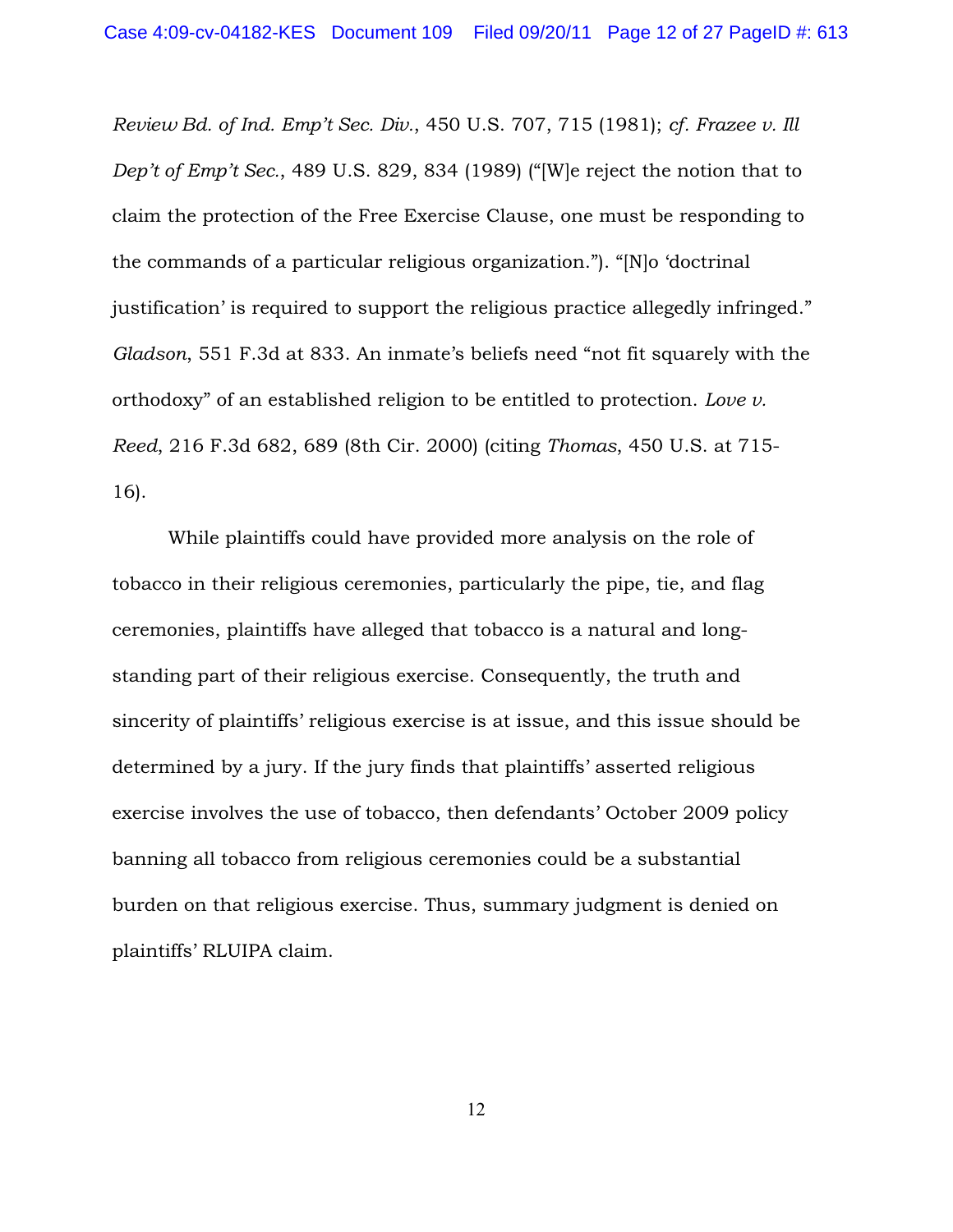#### B. Least Restrictive Means

Even if an inmate's religious practice has been substantially burdened, summary judgment is still appropriate if the prison officials can establish that the policy at issue is "the least restrictive means to further a compelling interest." *Murphy*, 372 F.3d at 988. The "compelling governmental interest" standard recognizes that "RLUIPA does not 'elevate accommodation of religious observances over an institution's need to maintain order and safety.' " *Fegans v. Norris*, 537 F.3d 897, 902 (8th Cir. 2008) (quoting *Cutter v. Wilkinson*, 544 U.S. 709, 722 (2005)). In passing RLUIPA, Congress was " 'mindful of the urgency of discipline, order, safety, and security in penal institutions.' " *Id.* (quoting *Cutter*, 544 U.S. at 723).

Even though Congress was mindful of an institution's right to maintain safety, " '[b]y enacting RLUIPA, Congress established a statutory free exercise claim encompassing a *higher standard of review* than that which applies to constitutional free exercise claims.' " *Gladson*, 551 F.3d at 832 (emphasis added) (quoting *Murphy*, 372 F.3d at 982). Because "Congress has granted additional protection for religious exercise by institutionalized persons," *Fegans*, 537 F.3d at 902, the court applies a strict scrutiny test to an RLUPIA claim if the plaintiff can show that his religious exercise has been substantially burdened. *Gladson*, 551 F.3d at 833. Once the plaintiff's threshold showing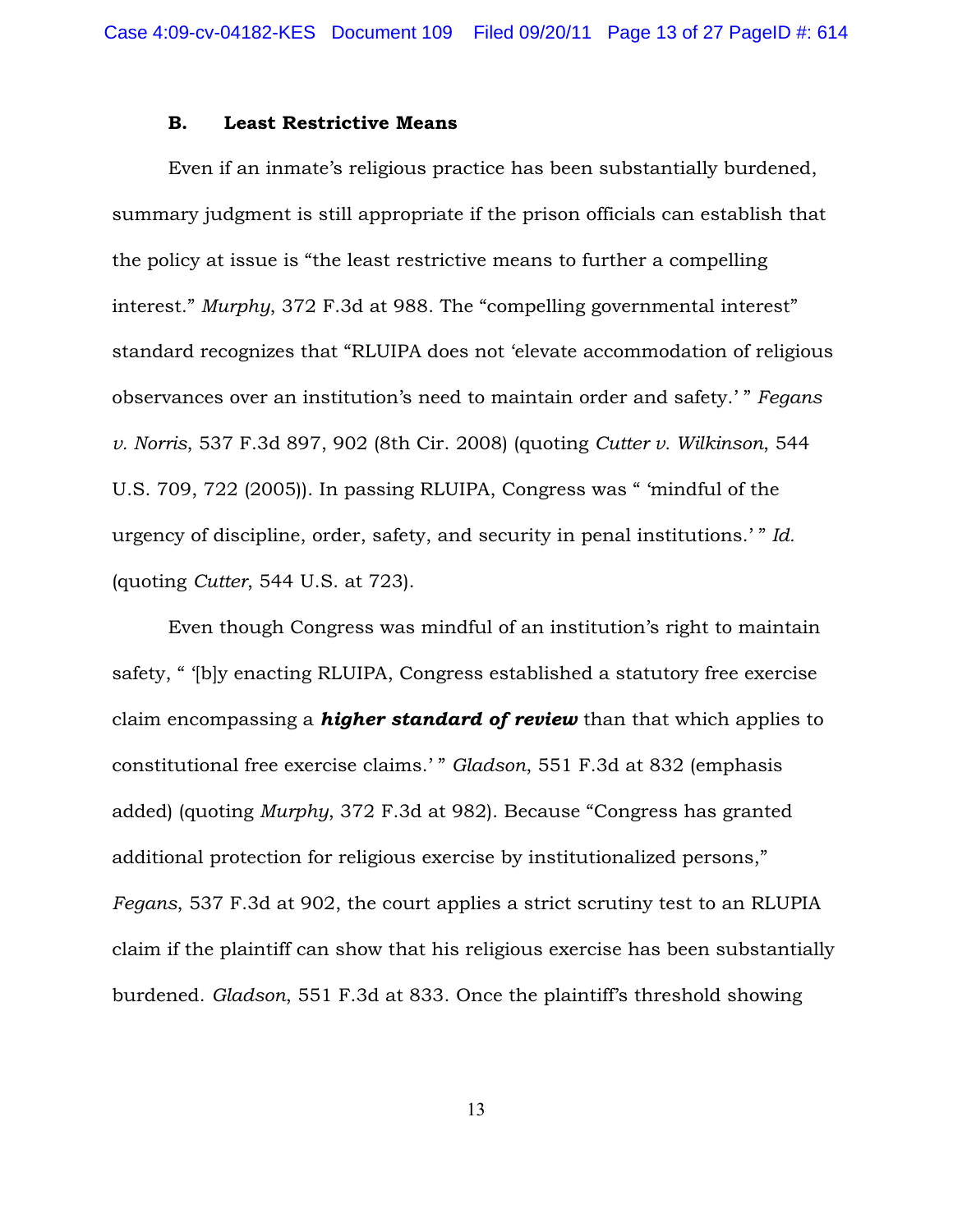has been met, the prison officials must show that its policy "was the least restrictive means to further a compelling interest." *Murphy*, 372 F.3d at 988.

While the safety of a penal institution can be a compelling government interest, defendants "must do more than merely assert a security concern . . . they 'must do more than offer conclusory statements and post hoc rationalizations for their conduct.' " *Murphy*, 372 F.3d at 988-89 (quoting *Hamilton v. Schriro*, 74 F.3d 1545, 1554 (8th Cir. 1996)). In *Murphy,* the prison officials prohibited inmates from holding group religious services for a religion that believed in white supremacy because the services would allegedly result in racial violence. *Id.* at 981-82. The district court granted summary judgment on the inmates' RLUIPA claim and the appellate court reversed. *Id.* at 989. The Eighth Circuit reasoned that "to satisfy RLUIPA's higher standard of review, prison authorities must provide *some basis for their concern* that racial violence will result from any accommodation" of the inmates' request. *Id.* (emphasis added). While the court did "not require evidence that racial violence has in fact occurred in the form of a riot" the court did "require some evidence that [defendants'] decision was the least restrictive means necessary to preserve its security interest." *Id.* (citing 42 U.S.C. § 2000cc-1(a)(2)); *cf. Singson*, 553 F.3d at 663 (reasoning that the prison officials could establish a compelling government interest because they produced expert testimony at trial that the prohibited religious conduct posed a security risk).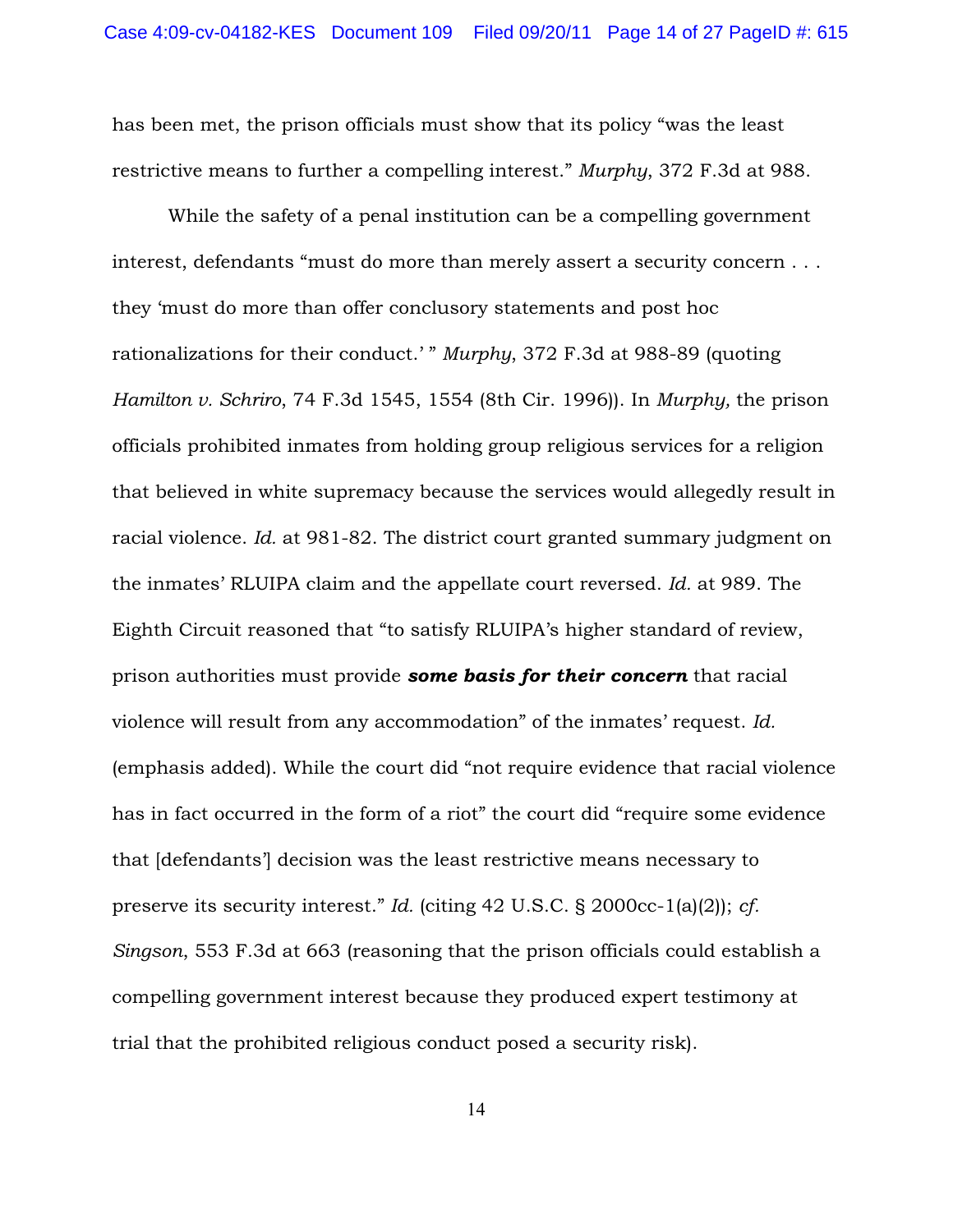Here, defendants argue that Native American inmates who participated in the ceremonies before the policy change in October of 2009 abused the tobacco policy because they separated tobacco from the tobacco/botanical mixture and then sold or bartered it to other inmates. Prison gangs sometimes pressured Native American inmates to sell their tobacco. In 2009, 33 inmates who participated in Native American religious ceremonies violated the tobacco policy. DOC officials suspended these inmates from purchasing the tobacco/botanical mixture for six months. Defendants argue that "[g]iven that the tobacco supply for Native American ceremonies was a primary source for contraband tobacco within DOC facilities, there was a legitimate security and safety concern in closing down that source . . . . Consequently, DOC had a legitimate security concern when it enacted this ban." Docket 82 at 9.

Defendants offer only conclusory, post hoc rationalizations to defend their alleged security concerns. Defendants have presented no evidence that there is any basis to their assertion that an occasional inmate's possession of contraband tobacco creates a specific safety or security concern. Furthermore, it appears that at least one other penal institution, the Jefferson City Correctional Center in Jefferson City, Missouri, a state maximum security prison, allows Native American inmates to possess tobacco for religious purposes. *See Fowler v. Crawford*, 534 F.3d 931, 933 (8th Cir. 2008) (noting that the maximum security prison allowed Native American inmates to possess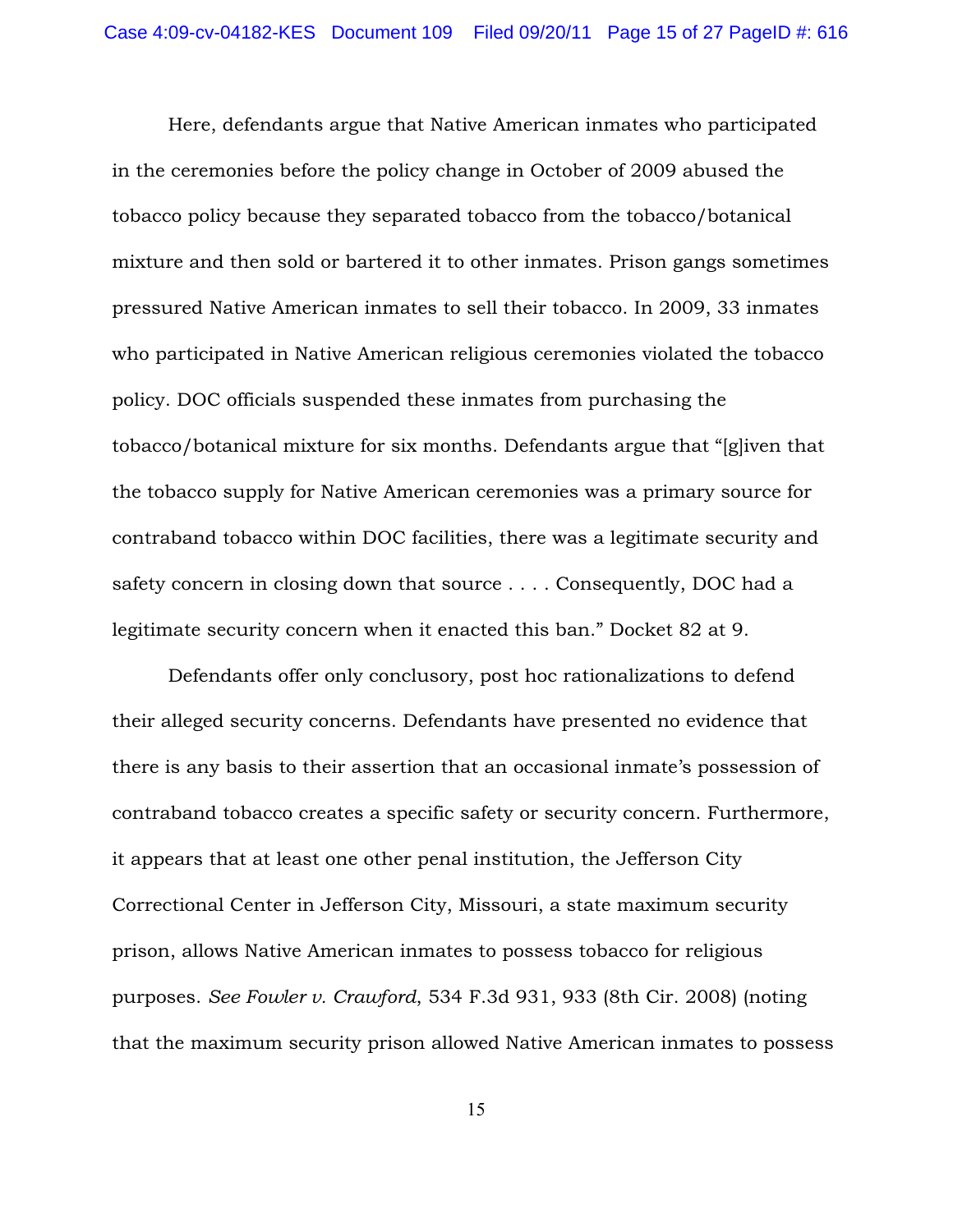a sacred bundle, which "consists of a prayer pipe, sage, cedar, sweetgrass, tobacco, a medicine bag, and prayer feathers.").

Moreover, the chain of events leading up to the October 2009 policy change mitigates against defendants' asserted compelling government interest. Has No Horses approached the inmates to discuss removing tobacco from their religious ceremonies because he believes that tobacco does not belong in the ceremonies. There is no indication that defendants contacted Has No Horses or the other medicine men to discuss security or safety concerns related to plaintiffs' using tobacco in their religious ceremonies. While cultural activities coordinator Jennifer Wagner stated that tobacco violations have decreased since the October 2009 policy was implemented, there is no indication in her affidavit that security concerns motivated the change:

[A]fter . . . Has No Horses met with Warden Weber and recommended removing commercial tobacco from Native American ceremonies, myself and others initiated discussions with the Medicine Men and Spiritual Leaders . . . to confirm that the position within the Native American community outside of DOC facilities was that commercial tobacco should not be used in these ceremonies. . . . During those discussions and consultations it was brought to my attention, and to the attention of other DOC officials, that tobacco was not traditional to the Lakota/Dakota ceremonies. . . . *Based upon the advise [sic] and recommendation* of the Medicine Men and Spiritual Leaders . . . the tobacco ban at DOC facilities was extended, on October 19, 2009, to include all Native American ceremonies.

Docker 81-1 at 3-4 (emphasis added). When Wagner communicated the

October 2009 policy to prison officials, she again highlighted that the change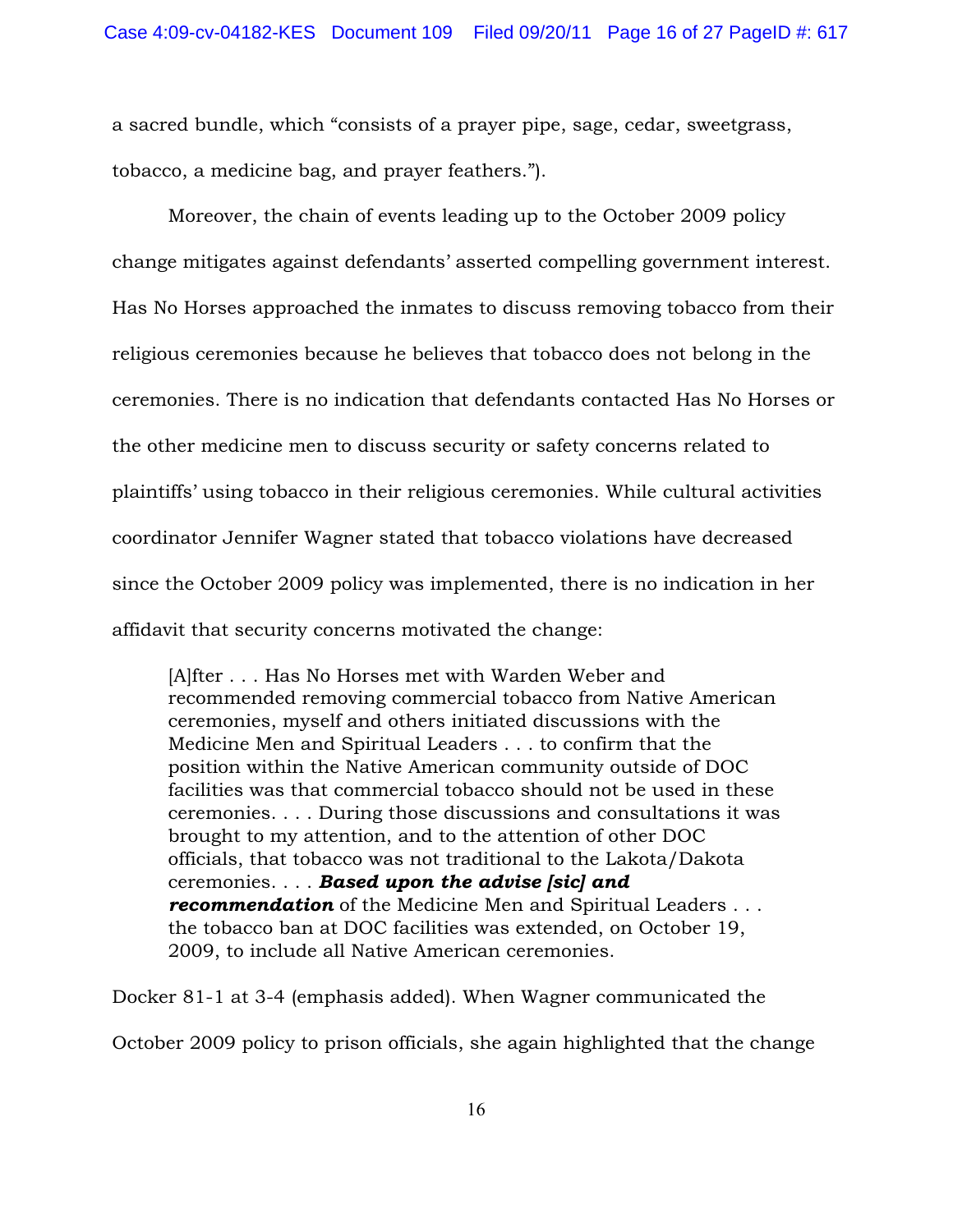was meant to bring Native American inmates back to their religious traditions: "When inmates come to you to complain, please remind them that we are

# *honoring the request of the respected medicine men* and are going back to

their traditional ways." Docket 81-1 at 18 (emphasis added).

In his letter justifying the October 2009 policy, Weber reiterated the basic facts about the abuse of the tobacco policy and that prison officials and Native American spiritual leaders have worked together in the past to address the problems. Docket 81-1 at 20. But Weber also acknowledged that the medicine men and spiritual leaders pushed for the October 2009 policy change on religious, not safety or security, grounds:

Medicine Men and Spiritual Leaders, who lead ceremonies at our facilities, have brought to our attention that tobacco is not traditional to the Lakota/Dakota ceremonies and that it is too addictive to be used for ceremonies. *They have requested that tobacco be removed* from Native American Ceremonies so that the participants of these ceremonies will focus on their spiritual paths and not abusing the tobacco.

Effective 10/19/09, the SDDOC *will follow the advice* of the respected Medicine Men and Spiritual Leaders and remove tobacco from Native American Ceremonies.

. . .

Understanding the importance of all spiritual and religious ceremonies at our facilities, our goal is to work together to ensure that no religious or spiritual path is abused.

Docket 81-1 at 20 (emphasis added).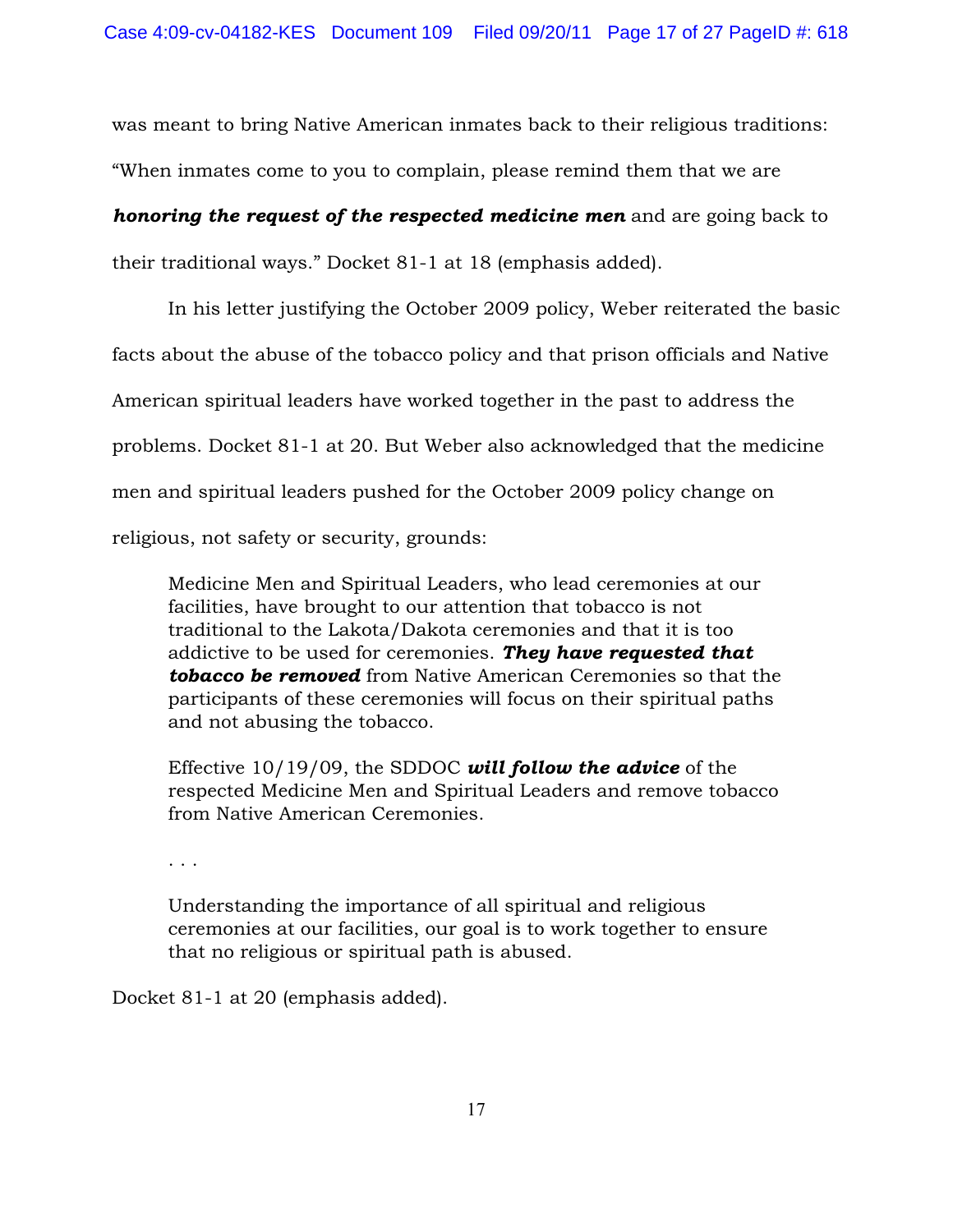The record lacks any evidence that the October 2009 policy was motivated by defendants' concern for the safety or security of DOC facilities due to plaintiffs' abuse of the tobacco policy. Instead, as it appears from defendants' evidence, defendants only instituted the policy change after Has No Horses and a few other medicine men voluntarily stated that tobacco is not a traditional part of Native American religious ceremonies. By following the advice of some medicine men and not consulting with plaintiffs on their individual religious beliefs, defendants have essentially defined plaintiffs' religious beliefs for them. Because defendants offer no basis for an actual threat of safety or security, they have not advanced a compelling government interest.

#### C. Least Restrictive Means

Even if the court assumes that defendants have offered a compelling government interest, defendants did not choose the least restrictive means to further that compelling government interest. Prison officials must seriously consider other alternatives before implementing their chosen policy. *Murphy*, 372 F.3d at 989. Similarly, the district court must explore any possible least restrictive means to further the government's compelling interest. *See id.* (reversing the district court's grant of summary judgment on an RLUIPA claim and reasoning that the court did not explore any other least restrictive means); *Walker v. Iowa Dep't of Corr.*, 298 Fed. App'x 535, 537 (8th Cir. 2008) (reversing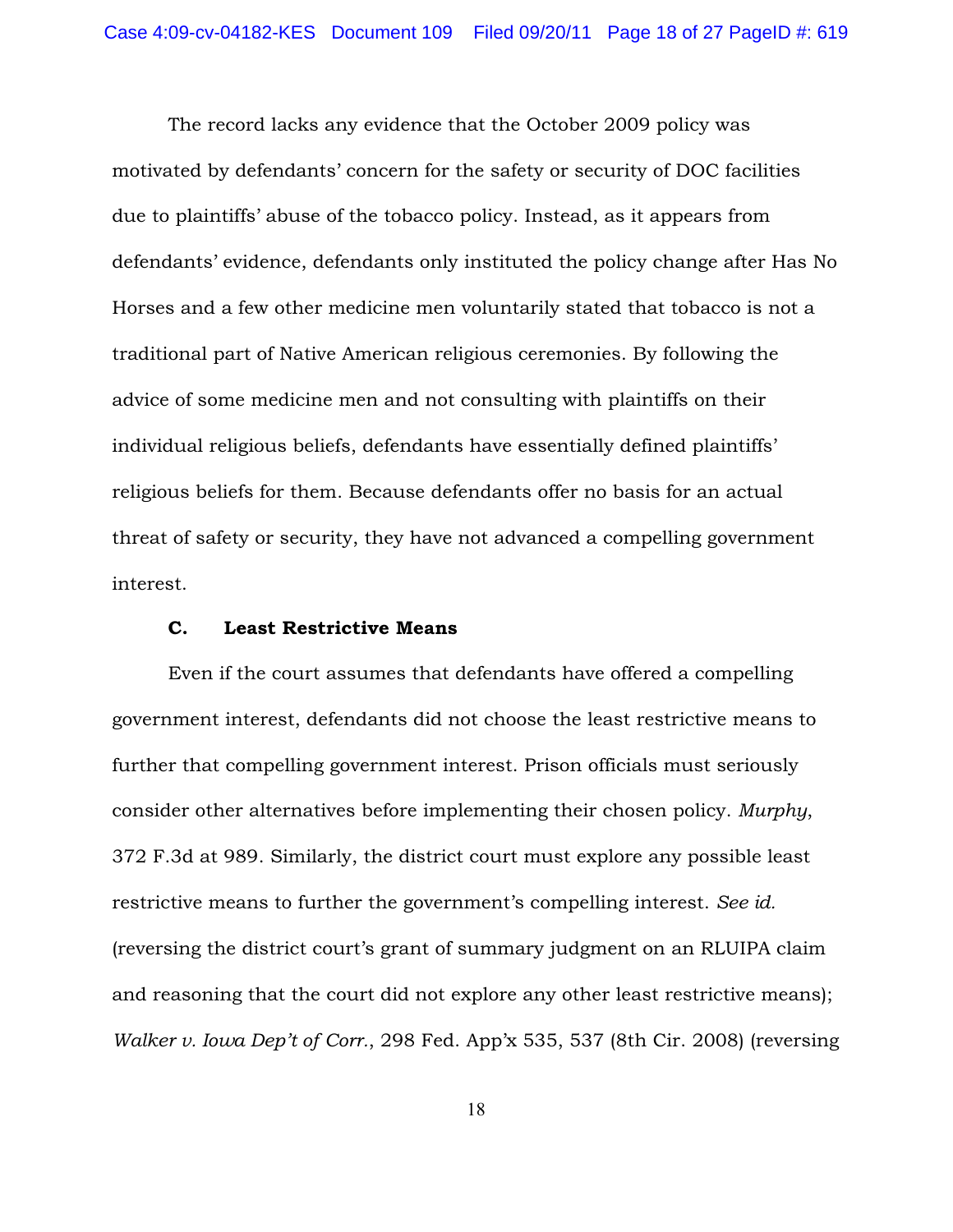the district court because it failed to "address whether [the prison's] denial of *any* daily kosher meal option is the least restrictive means to further a compelling interest." (citing 42 U.S.C. § 2000cc-1(a))).

After inmates began abusing the tobacco policy, defendants decreased the amount of tobacco in the tobacco/botanical mixture from 50 percent tobacco and 50 percent botanicals to 25 percent tobacco and 75 percent botanicals. Defendants also suspended inmates who violated the tobacco ban from purchasing the tobacco mixture for six months.

Plaintiffs assert that many of the problems with inmates abusing the tobacco policy come from improper supervision by prison officials. Plaintiffs contend that Montoya, who is a volunteer and not a law enforcement officer, allowed inmates to take the tobacco out of their pipe and tie mixtures in her presence. They also allege that Montoya brought chewing tobacco for inmate Harold Running Bird and would leave her office door open to facilitate the theft of tobacco. Plaintiffs imply that tighter security measures or a different supervisor could decrease theft of tobacco by inmates. As another means to curtail abuse, plaintiffs suggest that inmates who violate the policy be placed into administrative segregation. Administrative segregation would be a harsher penalty than the six-month ban from buying the tobacco/botanical mixture that defendants implemented earlier.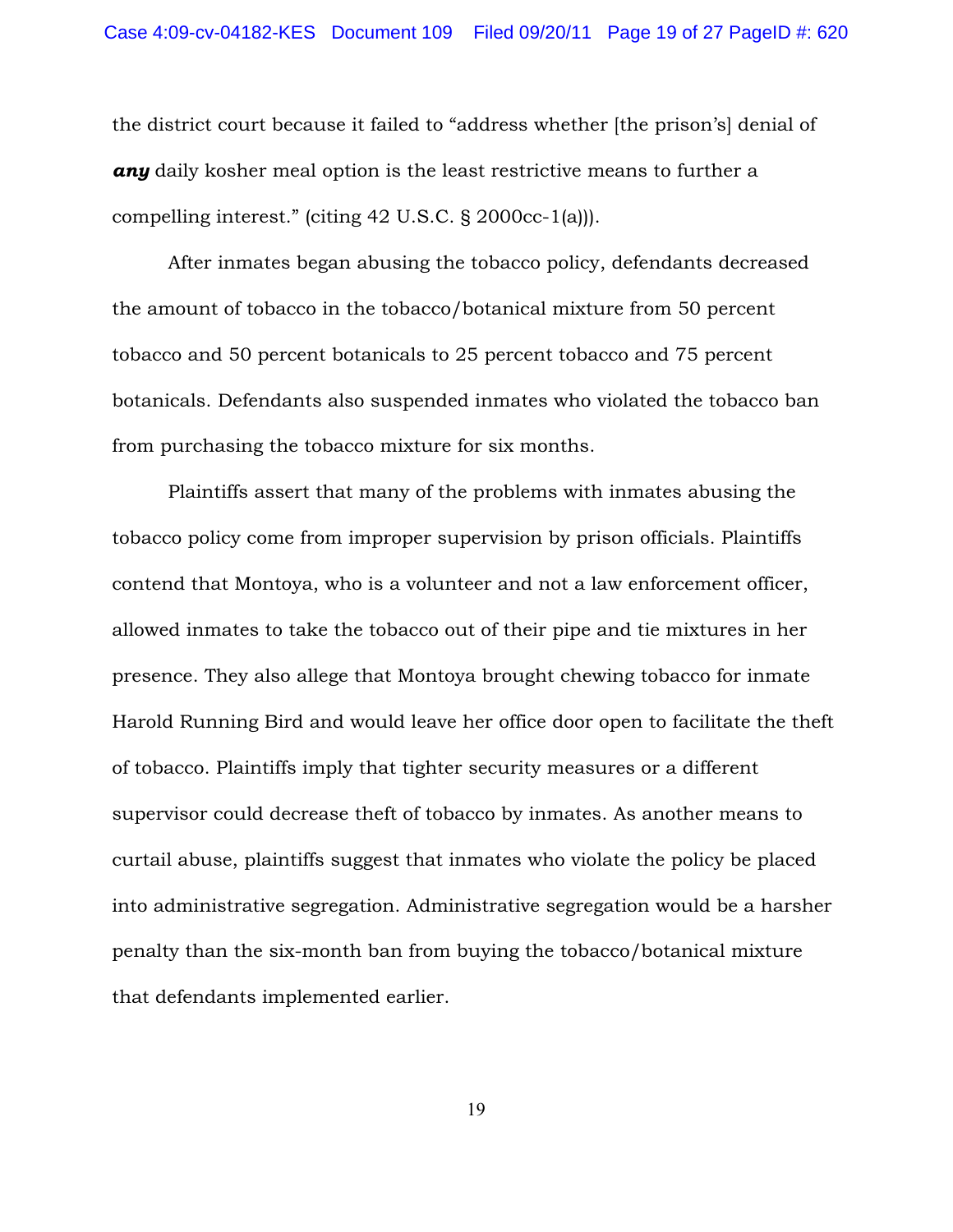Because defendants never engaged in discussions with plaintiffs about the abuse of the tobacco policy, defendants did not learn about plaintiffs' proposed alternatives. Furthermore, other less restrictive means not addressed by plaintiffs could exist and should be explored by the parties and the court. Plaintiffs have provided plausible alternatives to outlawing tobacco and both of plaintiffs' alternatives are less restrictive than the means implemented by defendants. Thus, summary judgment is denied on plaintiffs' RLUIPA claim.

### II. First and Fourteenth Amendments

Plaintiffs also assert that defendants violated their rights under the free exercise clause of the First Amendment and their Fourteenth Amendment procedural and substantive due process and equal protection rights. Defendants argue that because plaintiffs' RLUIPA claim fails, plaintiffs' First and Fourteenth Amendment claims also fail. Docket 82 at 9-10 ("Under the well-established law of the Eighth Circuit, if a claim fails under RLUIPA, then any claims raised under the First Amendment or the Fourteenth Amendment similarly fail."). Beyond this assertion, defendants offer *no* analysis on why summary judgment is appropriate on plaintiffs' First and Fourteenth Amendment claims.

Defendants have the burden of proof to show that, as a matter of law, they are entitled to summary judgment. *Celotex Corp.*, 477 U.S. at 322. Because defendants have offered no argument on why they are entitled to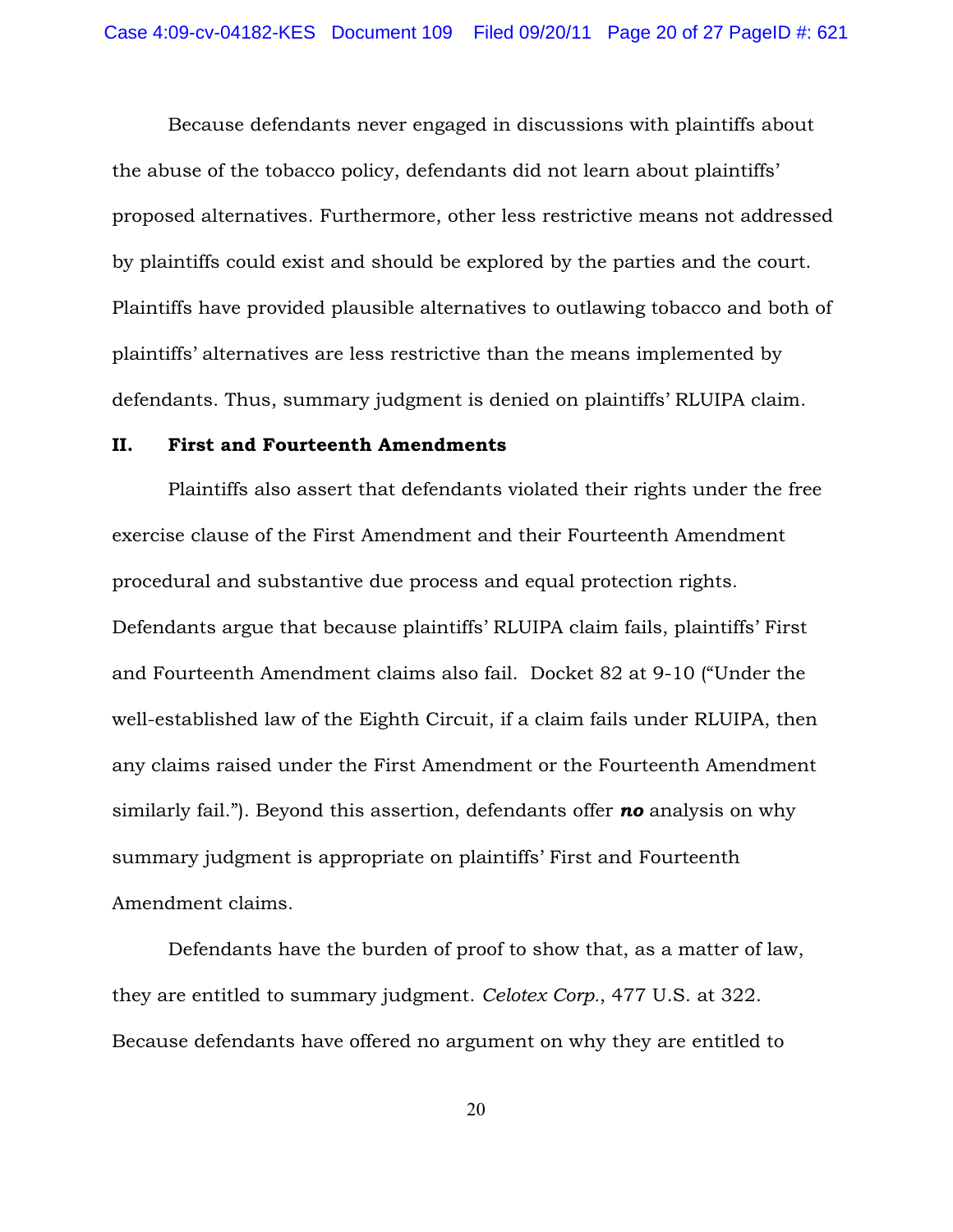summary judgment on plaintiffs' First and Fourteenth Amendment claims,

summary judgment is denied on plaintiffs' First and Fourteenth Amendment

claims.

## III. American Indian Religious Freedom Act

Plaintiffs allege that defendants' October 2009 policy violates the

American Indian Religious Freedom Act (AIRFA):

[I]t shall be the policy of the United States to protect and preserve for American Indians their inherent right of freedom to believe, express, and exercise the traditional religions of the American Indian . . . including but not limited to access to sites, use and possession of sacred objects, and the freedom to worship through ceremonials and traditional rites.

42 U.S.C. § 1996.

AIRFA, however, "is merely a statement of federal policy to protect Indians' exercise of their religion . . . ." *Lockhart v. Kenops*, 927 F.2d 1028, 1036 (8th Cir. 1991) (citing *Lyng v. Nw. Indian Cemetery Protective Ass'n*, 485 U.S. 439 (1988)). "Nowhere in [AIRFA] is there so much as a hint of any intent to create a cause of action or any judicially enforceable individual rights." *Lyng*, 485 U.S. at 455. Thus, AIRFA does not create a cause of action. *Lockhart*, 927 F.2d at 1036; *see also Henderson v. Terhune*, 379 F.3d 709, 715 (9th Cir. 2004) (reasoning that "AIRFA does not provide a means of legal recourse for any tribe or individual . . ."). Because AIRFA does not create a cause of action, summary judgment is granted on plaintiffs' AIRFA claim.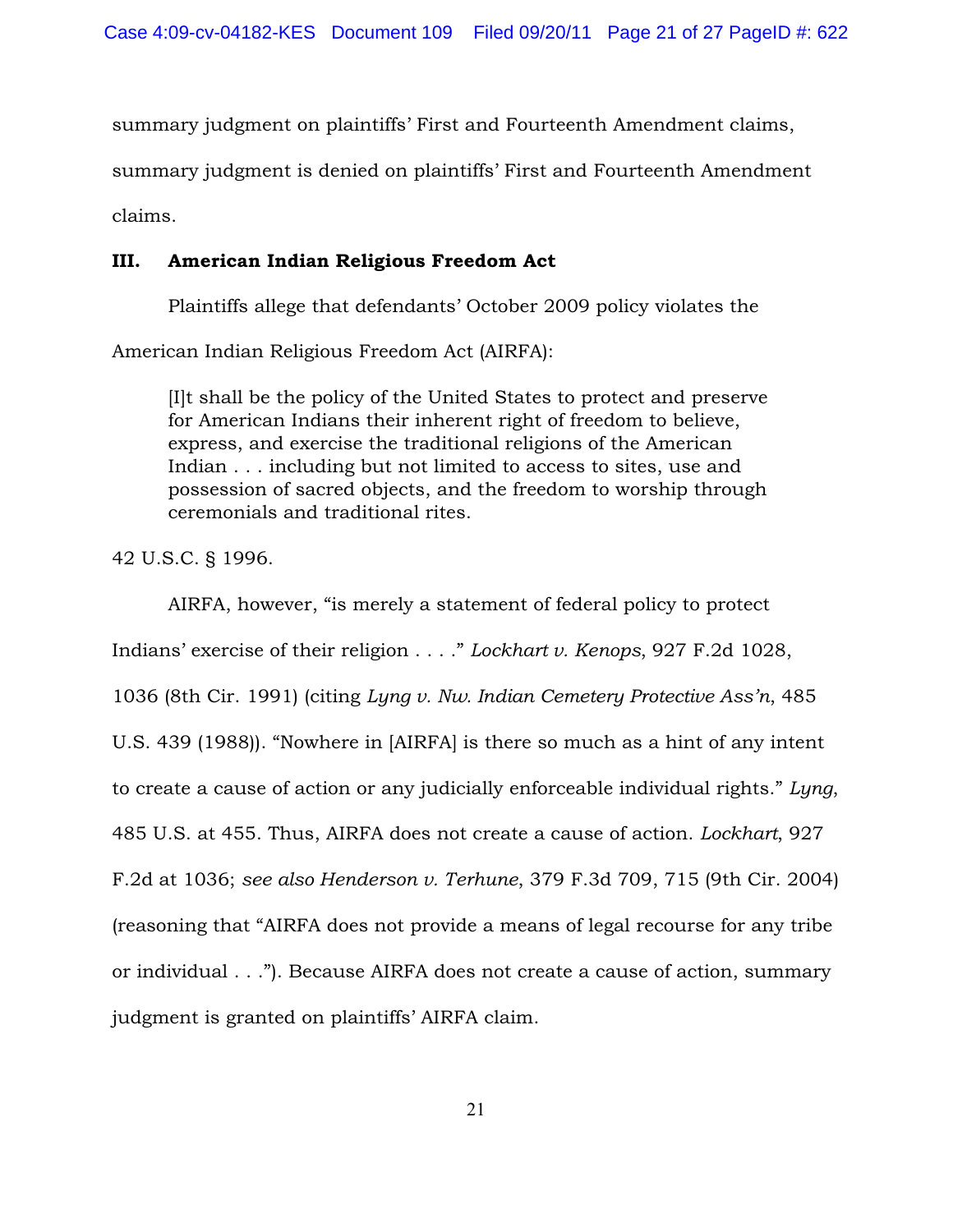### IV. International Law

Plaintiffs argue that defendants "have violated their right of freedom of religion under customary international law and the United Nations Charter, their right to protection against genocide as provided under international law and the Geneva Convention, and their rights as a 'self-governing people' under Article 73 of the United Nations Charter." Docket 71 at ¶ 32. Defendants respond that because South Dakota is a state and not a territory, it is not subject to the jurisdiction of the United Nations Charter.

Because plaintiffs did not state exactly which customary international laws have been violated, their argument that defendants violated customary international law is without merit. *See, e.g.*, *Hill v. Rincon Band of Luiseno Indians*, No. 06-CV-2544, 2007 WL 2429327, at \*4 (S.D. Cal. Aug. 22, 2007) (reasoning that the plaintiff's vague claim of an international law violation could not succeed (citing *Bruns v. Nat'l Credit Union Admin.*, 122 F.3d 1251, 1257 (9th Cir. 1997))). Similarly, plaintiffs' claim that defendants violated the Geneva Convention by engaging in genocide completely lacks any factual basis in the complaint and, thus, is without merit.

Article 73 of the United Nations Charter is the United Nations' declaration regarding non-self-governing territories:

Members of the United Nations which have or assume responsibilities for the administration of territories whose peoples have not yet attained a full measure of self-government recognize the principle that the interests of the inhabitants of these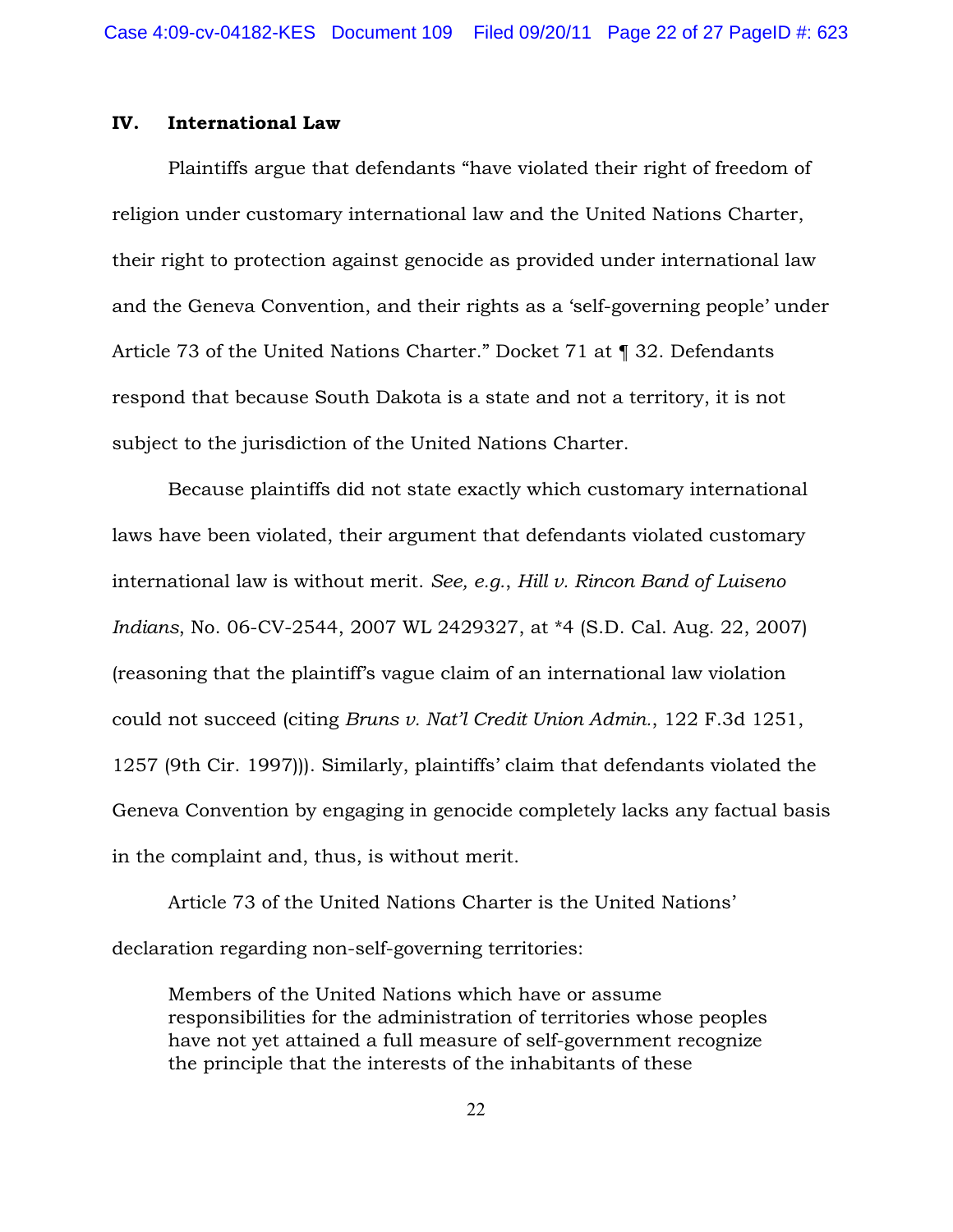territories are paramount, and accept as a sacred trust the obligation to promote to the utmost, within the system of international peace and security established by the present Charter, the well-being of the inhabitants of these territories, and, to this end:

(a) to ensure, with due respect for the culture of the peoples concerned, their political, economic, social, and educational advancement, their just treatment, and their protection against abuses;

. . .

(c) to further international peace and security;

. . .

(e) to transmit regularly to the Secretary-General for information purposes, subject to such limitation as security and constitutional considerations may require, statistical and other information of a technical nature relating to economic, social, and educational conditions in the territories for which they are respectively responsible other than those territories to which Chapters XII and XIII apply.

United Nations Charter art. 73.

Even assuming that Article 73 applies to this action, there is no

indication that Article 73 creates a cause of action under the circumstances of

this case. To create a cause of action, the treaty must by its " 'terms confer

rights upon individual citizens' " instead of calling " 'upon governments to take

certain actions.' " *Comm. of U.S. Citizens Living in Nicaragua v. Reagan*, 859

F.2d 929, 937 (D.C. Cir. 1988) (quoting *Diggs v. Richardson*, 555 F.2d 848, 851

(D.C. Cir. 1976)). "Treaty clauses must confer such rights in order for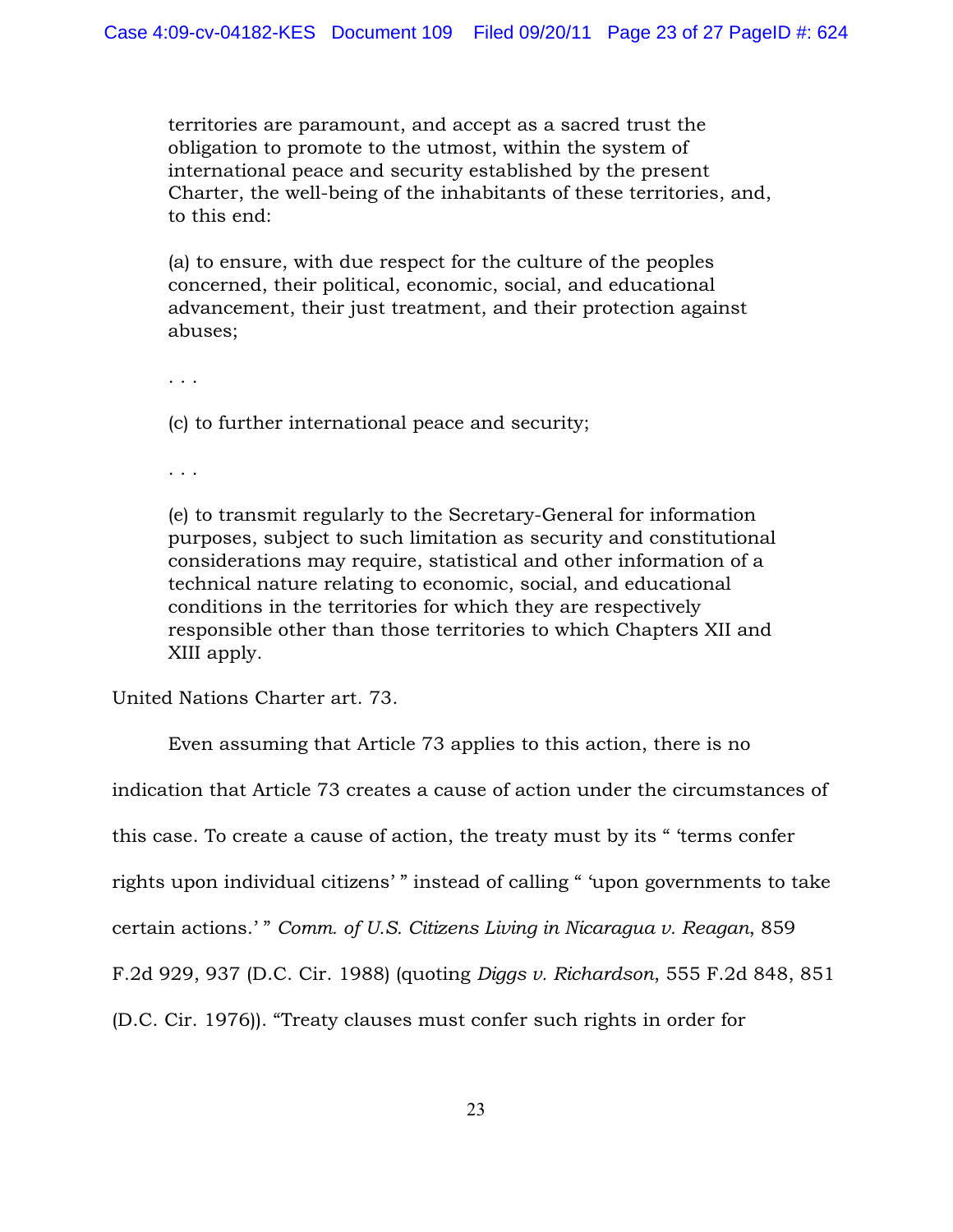individuals to assert a claim 'arising under' them." *Id.* (citing U.S. Const. art. III, § 2 cl.1; 28 U.S.C. § 1331).

Courts have recognized that the United Nations Charter does not create judicially enforceable rights in the United States' federal courts. *See, e.g.*, *Kyler v. Montezuma Cnty.*, 203 F.3d 835, tbl. op., No. 99-1052, 2000 WL 93996, at \*2 (10th Cir. Jan. 28, 2000) (reasoning that the United Nations Charter does not confer rights upon individuals because the provisions relied on by the plaintiff "call upon governments to take certain action and are not addressed to the judicial branch of our government." (citations omitted)); *Comm. of U.S. Citizens*, 859 F.2d at 936 (declining to entertain a private suit under the United Nations Charter absent congressional authorization for a legal claim under the treaty); *Dickens v. Lewis*, 750 F.2d 1251, 1254 (5th Cir. 1984) (reasoning that "individual plaintiffs do not have standing to raise any claims under the United Nations Charter . . . ." (citation omitted)); *Nattah v. Bush*, 770 F. Supp. 2d 193, 206 (D.D.C. 2011) (reasoning that the D.C. Circuit Court of Appeals "has rejected the proposition that the United Nations charter creates rights which private individuals may enforce in litigation against nation-signatories." (citations omitted)); *Ruiz v. Martinez*, No. EP-07-CV-078-PRM, 2007 WL 1857185, at \*7 (W.D. Tex. May 17, 2007) ("The UN Charter, while a treaty to which the United States is a party, governs an international organization's operations; it does not create judicially enforceable rights."); *Hill*, 2007 WL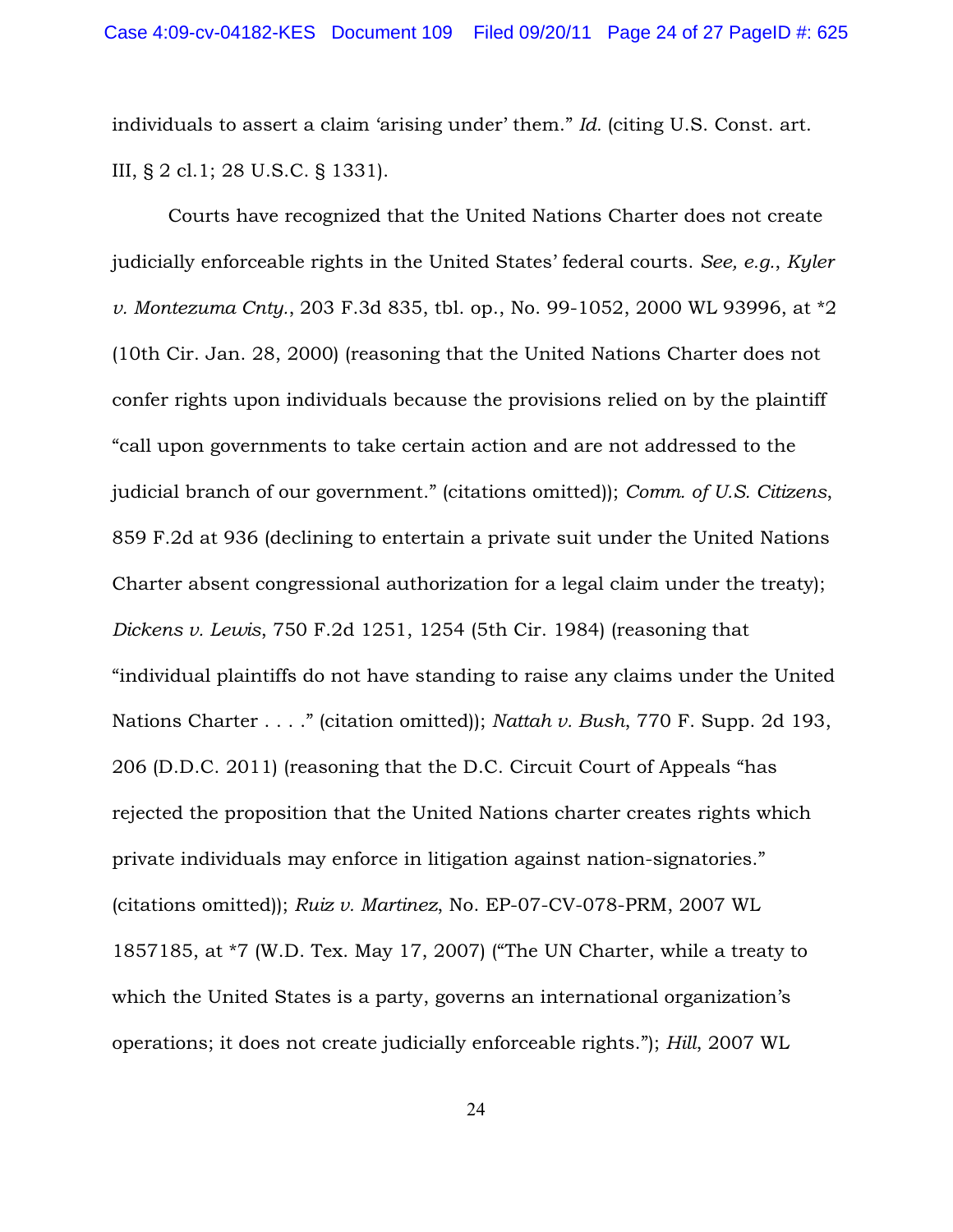2429327, at \*4 (reasoning that the United Nations "Charter does not speak in terms of individual rights but rather speaks about obligations on nations. None of the purposes are intended to be judicially enforceable by individuals." (citation omitted)).

Even though it appears that the Eighth Circuit has not addressed whether Article 73 would apply to the facts in this case, the court finds the holdings of the above-cited courts persuasive. Because Article 73 only calls upon governments to take certain actions related to non-self-governing peoples and does not confer a cause of action for allegedly aggrieved individuals, Article 73 does not create an independent cause of action enforceable in this court. Thus, summary judgment is granted to defendants on plaintiffs' international law claims.

#### V. Appointment of Counsel

In the past, plaintiffs have moved to appoint counsel. *See* Docket 92 (requesting counsel for Brings Plenty); Docket 100 (requesting counsel for NACT). The court denied the earlier motions because it found that plaintiffs could adequately represent their own interests. The court finds that plaintiffs are no longer able to adequately represent their interests in this action.

The court has the discretion to appoint counsel to represent indigent civil litigants. *Rayes v. Johnson*, 969 F.2d 700, 702 (8th Cir. 1992) (citing *Wiggins v. Sargent*, 753 F.2d 663, 668 (8th Cir. 1985)). In analyzing whether a plaintiff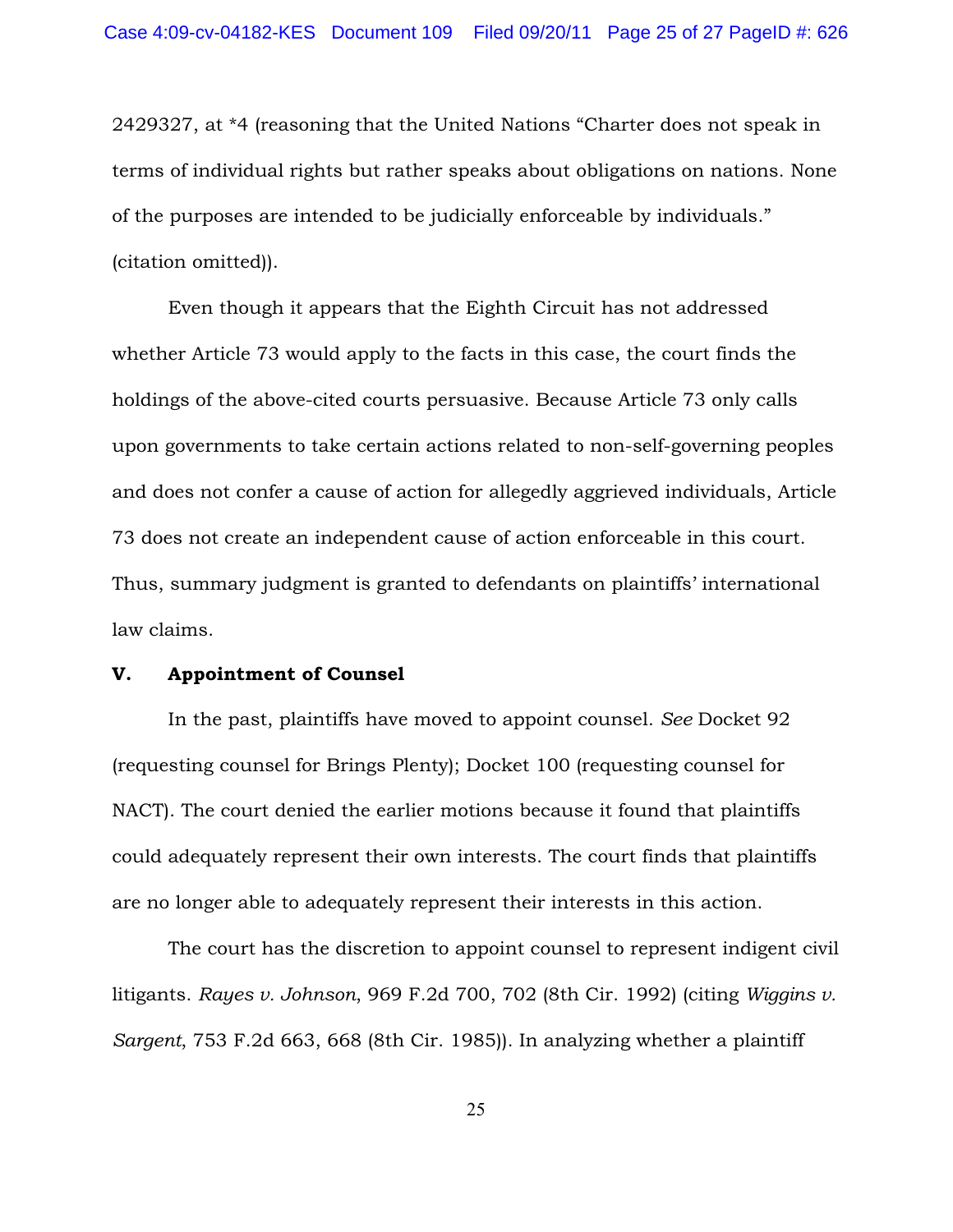needs an attorney, the court looks to several, non-exhaustive factors: the likelihood that the plaintiff and the court will benefit from assistance of counsel; the case's factual complexity; the plaintiff's ability to investigate the facts; the existence of conflicting testimony; and the complexity of the legal issues. *Id.* (citations omitted).

Plaintiffs have alleged non-frivolous claims because their RLUIPA, First Amendment, and Fourteenth Amendment claims survived defendants' summary judgment motion. Plaintiffs' claims are factually and legally complex. Plaintiffs may struggle to investigate the facts in this case, particularly defendants' alleged security concerns. Moreover, conflicting testimony exists over the truth and sincerity of plaintiffs' religious beliefs, which could be difficult for plaintiffs, who are not legally trained, to address at a trial. Given this case's complexity, the parties and the court would benefit from the assistance of counsel.

#### **CONCLUSION**

Summary judgment is denied on plaintiffs' RLUIPA claim because genuine issues of material fact exist on whether defendants' October 2009 policy substantially burdens plaintiffs' religious exercise. Summary judgment is also denied on plaintiffs' First and Fourteenth Amendment claims because defendants offer no argument as to why summary judgment is appropriate on those claims. Summary judgment is granted on the AIRFA claim because